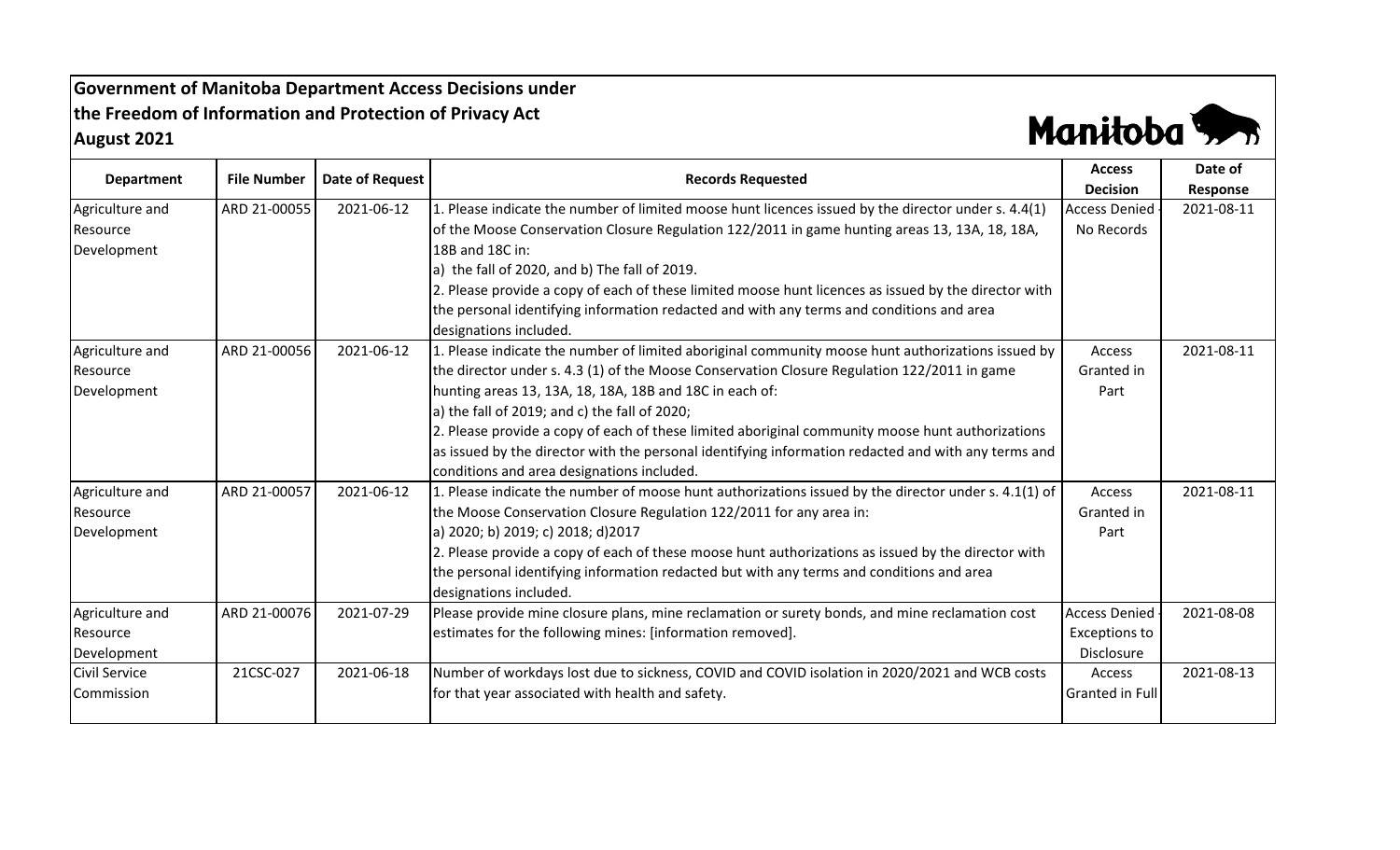| <b>Civil Service</b> | 21CSC-030 | 2021-06-13 | Please provide documentation on pay reductions for staff (including ones decided by an                               | <b>Access Denied</b>   | 2021-08-13 |
|----------------------|-----------|------------|----------------------------------------------------------------------------------------------------------------------|------------------------|------------|
| Commission           |           |            | arbitrator/through negotiation) since May 1, 2020 and any estimates on the savings to government                     | No Records             |            |
|                      |           |            | from those reductions. Please note pay reductions to wages and salaries, not reductions to benefits,                 |                        |            |
|                      |           |            | overtime pay, etc. A summary note is preferable - for example: Fire Union, 1 % reduction Police                      |                        |            |
|                      |           |            | union, 1 % reduction Transit union, 1.5% reduction CUPE, 1% reduction                                                |                        |            |
| Conservation and     | 2021-048  | 2021-04-19 | I would like to obtain access to on-site groundwater monitoring data from 2018 for the Thompson                      | Access                 | 2021-08-03 |
| Climate              |           |            | Nickel Mine near Thompson, MB. The recording and reporting of this data is stipulated in clause 5 of Granted in Full |                        |            |
|                      |           |            | EAL VC 960 VC. This data may occur in an Annual Monitoring Report.                                                   |                        |            |
| Conservation and     | 2021-059  | 2021-05-17 | All correspondence, including emails, benchmarking, and any policy decisions pertaining to the                       | Access                 | 2021-08-25 |
| Climate              |           |            | annual Provincial Park Pass system and the changeover to the designated licence plate process for                    | Granted In             |            |
|                      |           |            | annual passes. This includes correspondence pertaining to the development of the May 2020                            | Part                   |            |
|                      |           |            | Manitoba elicensing Q & A sheet currently available for public viewing, along with any instructions                  |                        |            |
|                      |           |            | or policies for employees directly involved in the issuance of the annual passes, or those involved in               |                        |            |
|                      |           |            | changing the license plates identified on the annual park passes.                                                    |                        |            |
| Conservation and     | 2021-068  | 2021-06-03 | All records of communication between representatives of [name removed] and representatives of                        | Access                 | 2021-08-18 |
| Climate              |           |            | the department regarding Crown Indigenous Consultation for the Final License decision regarding                      | Granted In             |            |
|                      |           |            | Manitoba Hydro's Churchill River Diversion, including the Augmented Flow Program from January 1,                     | Part                   |            |
|                      |           |            | 2009 to June 1, 2021.                                                                                                |                        |            |
| Conservation and     | 2021-069  | 2021-06-03 | All departmental records in including but not limited to memos, emails, inspection reports,                          | Access                 | 2021-08-18 |
| Climate              |           |            | consultation summaries, and briefing notes to and from the Minister(s) responsible for the                           | Granted In             |            |
|                      |           |            | department, regarding Crown Indigenous Consultation for the Final License decision regarding                         | Part                   |            |
|                      |           |            | Manitoba Hydro's Churchill River Diversion, including Augmented Flow Program from January 1,                         |                        |            |
|                      |           |            | 2009 to June 1, 2021.                                                                                                |                        |            |
| Conservation and     | 2021-080  | 2021-06-09 | From the Spring 2021 Housebook, copy of note 'City of Winnipeg - North End Water Pollution                           | Access                 | 2021-08-25 |
| Climate              |           |            | Control Centre' under Environmental and Drainage Licensing.                                                          | Granted In             |            |
|                      |           |            |                                                                                                                      | Part                   |            |
| Conservation and     | 2021-083  | 2021-06-10 | Table of Contents for the Minister's 2021/2022 Committee of Supply Book.                                             | Access                 | 2021-08-25 |
| Climate              |           |            |                                                                                                                      | Granted in Full        |            |
| Conservation and     | 2021-090  | 2021-06-16 | As referenced in Budget 2021 on page 78, briefing and advisory notes detailing amount spent from                     | Access                 | 2021-08-03 |
| Climate              |           |            | the Efficient Trucking Program.                                                                                      | <b>Granted in Full</b> |            |
|                      |           |            |                                                                                                                      |                        |            |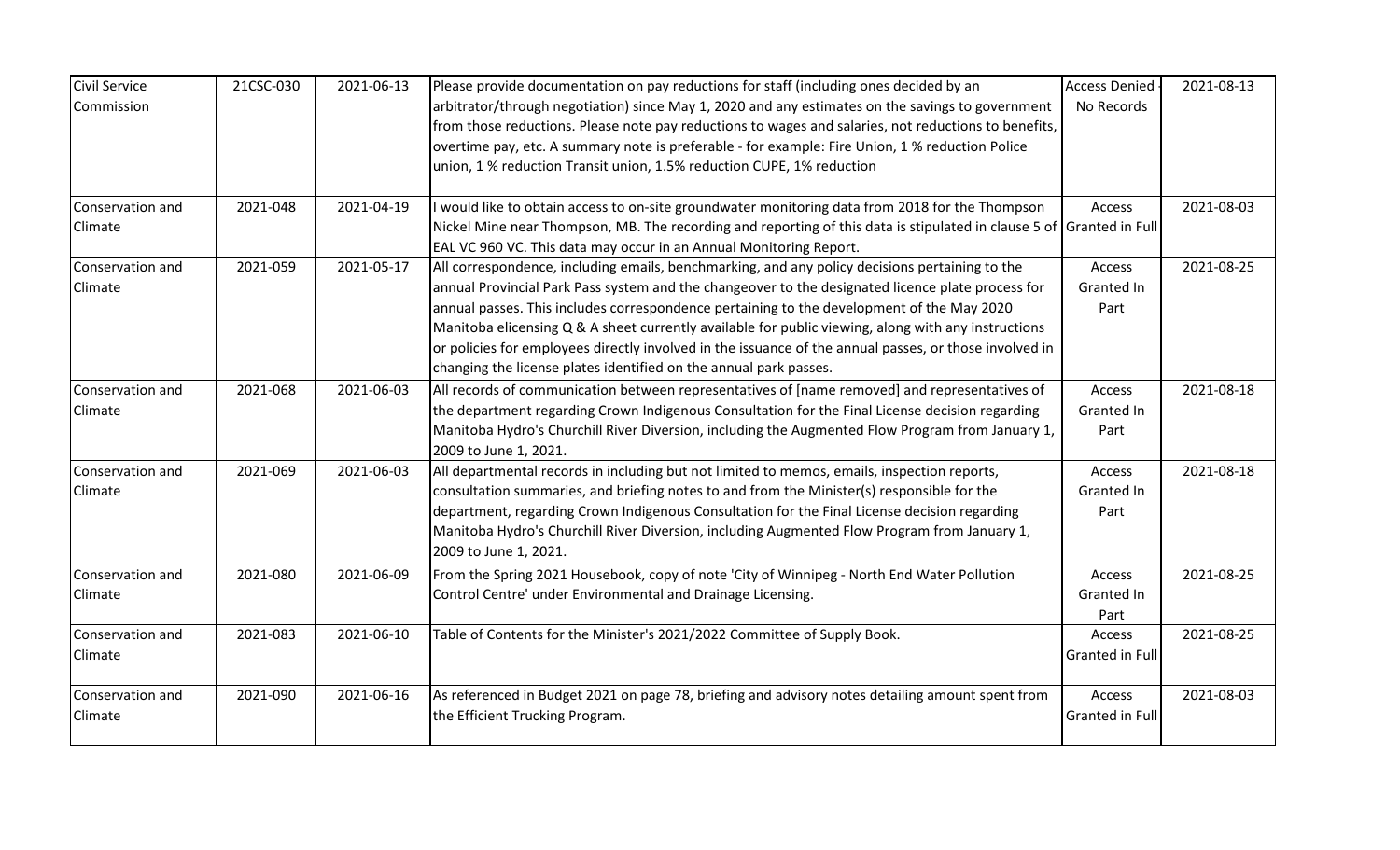| Conservation and | 2021-093     | 2021-06-17 | Copy of the sustainability of parks review and any briefing and advisory notes regarding it, from                | <b>Access Denied</b> | 2021-08-25 |
|------------------|--------------|------------|------------------------------------------------------------------------------------------------------------------|----------------------|------------|
| Climate          |              |            | January 2021 to present.                                                                                         | No Records           |            |
| Conservation and | 2021-097     | 2021-06-23 | We request a copy of the current lease agreement between Big Whiteshell Campground in                            | Access               | 2021-07-30 |
| Climate          |              |            | Whiteshell Provincial Park and The Province.                                                                     | Granted in           |            |
|                  |              |            |                                                                                                                  | Part                 |            |
| Conservation and | 2021-098     | 2021-06-23 | We request a copy of the current lease agreement between Otter Falls Seasonal Campground in                      | Access               | 2021-07-30 |
| Climate          |              |            | Whiteshell Provincial Park and The Province.                                                                     | Granted in           |            |
|                  |              |            |                                                                                                                  | Part                 |            |
| Conservation and | 2021-111     | 2021-07-09 | A complete and exhaustive list of all Manure Storage Facilities in the province of Manitoba for the              | Access               | 2021-08-25 |
| Climate          |              |            | purpose of Phase 1 Environmental Site Assessment. This data set would go back as far as                          | Granted in           |            |
|                  |              |            | 01/01/1980 to the current date. If possible, this data set would include, but not be limited to active           | Part                 |            |
|                  |              |            | and inactive sites. This data set would also include all available address/location information. I               |                      |            |
|                  |              |            | would like to have this data set in a computer readable format.                                                  |                      |            |
| Conservation and | 2021-117     | 2021-07-20 | Please provide the lease agreement between Manitoba and [name removed].                                          | Access               | 2021-08-25 |
| Climate          |              |            |                                                                                                                  | Granted in           |            |
|                  |              |            |                                                                                                                  | Part                 |            |
| Conservation and | 2021-119     | 2021-07-21 | A copy of the current operator's business plan for the 8 Foot Falls Seasonal Campground operation                | <b>Access Denied</b> | 2021-08-18 |
| Climate          |              |            | in the Whiteshell Provincial Park.                                                                               | No Records           |            |
| Conservation and | 2021-120     | 2021-07-21 | A copy of the current operator's business plan for the Whispering Pines Seasonal Campground in the Access Denied |                      | 2021-08-18 |
| Climate          |              |            | Whiteshell Provincial Park.                                                                                      | No Records           |            |
| Conservation and | 2021-121     | 2021-07-21 | A copy of the [name removed] business plan (about 1992) for the Quesnel Lake Lodge operating in                  | <b>Access Denied</b> | 2021-08-18 |
| Climate          |              |            | Nopiming Provincial Park.                                                                                        | No Records           |            |
| Conservation and | 2021-122     | 2021-07-21 | A copy of the current operator's business plan for the Quesnel Lake Lodge operation in Nopiming                  | <b>Access Denied</b> | 2021-08-18 |
| Climate          |              |            | Provincial Park.                                                                                                 | No Records           |            |
| Conservation and | 2021-127     | 2021-07-28 | Briefing and advisory notes regarding plastic straws from April 1, 2020 to present.                              | Access               | 2021-08-25 |
| Climate          |              |            |                                                                                                                  | Granted in           |            |
|                  |              |            |                                                                                                                  | Part                 |            |
| Economic         | E2021-067    | 2021-07-27 | Briefing and advisory notes regarding a rural economic development office January 1, 2021 to                     | <b>Access Denied</b> | 2021-08-24 |
| Development and  |              |            | current.                                                                                                         | No Records           |            |
| Jobs             |              |            |                                                                                                                  |                      |            |
| Education        | 2021 - E 104 | 2021-06-07 | According to response 2021-E080, the transformation management office is working with "external                  | Access               | 2021-07-07 |
|                  |              |            | consulting teams". Please provide all records regarding these consultants. Date range: September,                | Granted in Full      |            |
|                  |              |            | 2020 to current.                                                                                                 |                      |            |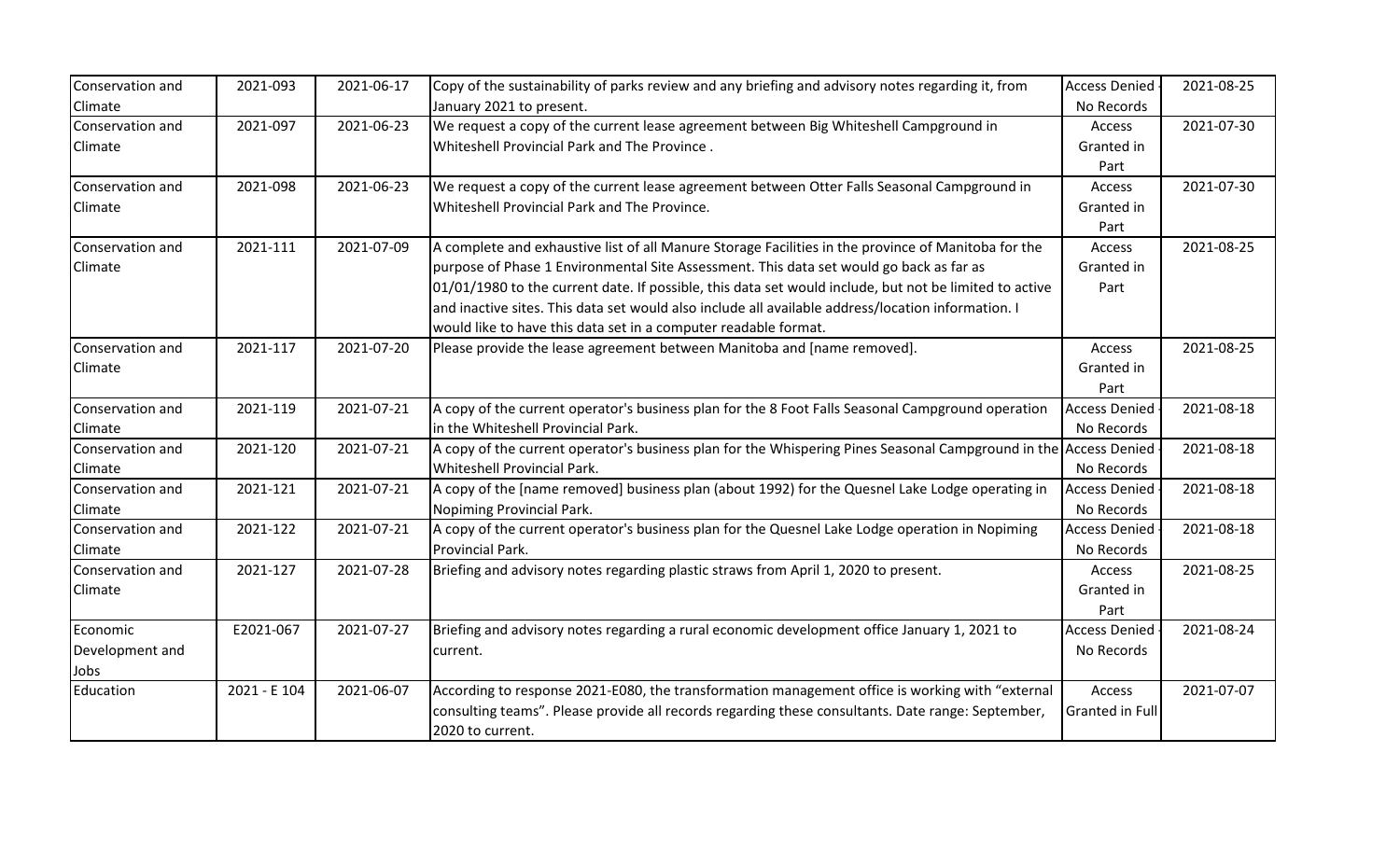| Education | 2021 - E 105 | 2021-06-09 | As referenced in Budget 2021 on page 61, briefing and advisory notes regarding the school division               | <b>Access Denied</b>   | 2021-07-09 |
|-----------|--------------|------------|------------------------------------------------------------------------------------------------------------------|------------------------|------------|
|           |              |            | special levy and the education support levy.                                                                     | No Records             |            |
| Education | 2021 - E 106 | 2021-06-10 | Table of Contents for the Minister's 2021/2022 Committee of Supply Book.                                         | Access                 | 2021-07-09 |
|           |              |            |                                                                                                                  | Granted in Full        |            |
|           |              |            |                                                                                                                  |                        |            |
| Education | 2021 - E 108 | 2021-06-10 | Briefing and advisory notes on permanent school closures. Date range: May 1, 2021 to current.                    | <b>Access Denied</b>   | 2021-07-09 |
|           |              |            |                                                                                                                  | No Records             |            |
| Education | 2021 - E 109 | 2021-06-10 | Copies of all correspondence with school divisions regarding permanent school closures. Date range:              | <b>Access Denied</b>   | 2021-07-09 |
|           |              |            | April 1, 2020 to current.                                                                                        | No Records             |            |
| Education | 2021 - E 111 | 2021-06-18 | Please provide the 2018/2019 and 2019/2020 Frame Reports - Actual.                                               | Access                 | 2021-07-09 |
|           |              |            |                                                                                                                  | Granted in Full        |            |
|           |              |            |                                                                                                                  |                        |            |
| Education | 2021 - E 112 | 2021-06-18 | Please provide the 2020/2021 Frame Reports - Budget.                                                             | Access                 | 2021-07-09 |
|           |              |            |                                                                                                                  | Granted in Full        |            |
|           |              |            |                                                                                                                  |                        |            |
| Education | 2021 - E 114 | 2021-06-30 | All documents, circulars and emails sent to school divisions in Manitoba regarding COVID-19                      | Access                 | 2021-08-13 |
|           |              |            | planning scenarios for the 2021-22 school year, in addition to any minutes of meetings on the                    | Granted in             |            |
|           |              |            | subject in April and June 2021. Time frame: April - June 2021.                                                   | Part                   |            |
| Education | 2021 - E 115 | 2021-07-06 | Briefing notes, advisory notes, and memoranda provided to the Minister of Education on the subject Access Denied |                        | 2021-08-10 |
|           |              |            | ventilation and related upgrades in schools, dated between Feb. 2021-June 2021.                                  | No Records             |            |
| Education | 2021 - E 116 | 2021-07-08 | The virtual meeting agenda and minutes from the Education Transformation Management Board's                      | Access                 | 2021-08-10 |
|           |              |            | conference call on Feb 2, 2021. As well, agendas and minutes from all board meetings held in June                | Granted in             |            |
|           |              |            | 2021.                                                                                                            | Part                   |            |
| Education | 2021 - E 117 | 2021-07-20 | Please provide the following record: amount spent on upgrades to ventilation in schools since June,              | Access                 | 2021-08-19 |
|           |              |            | 2020 broken out by individual project. Timeframe: June 2020 to current.                                          | <b>Granted in Full</b> |            |
|           |              |            |                                                                                                                  |                        |            |
| Education | 2021 - E 118 | 2021-07-20 | Communication to and from the offices of the Minister or Deputy Minister (and staff that work in                 | Access                 | 2021-08-19 |
|           |              |            | those offices) for the month of June, 2021 with school divisions regarding potential teacher or staff            | Granted in             |            |
|           |              |            | layoffs.                                                                                                         | Part                   |            |
| Education | 2021 - E 119 | 2021-07-20 | Budget amounts and actuals spent on advertising 'Better Education Starts Today'                                  | Access                 | 2021-08-26 |
|           |              |            |                                                                                                                  | Granted in Full        |            |
|           |              |            |                                                                                                                  |                        |            |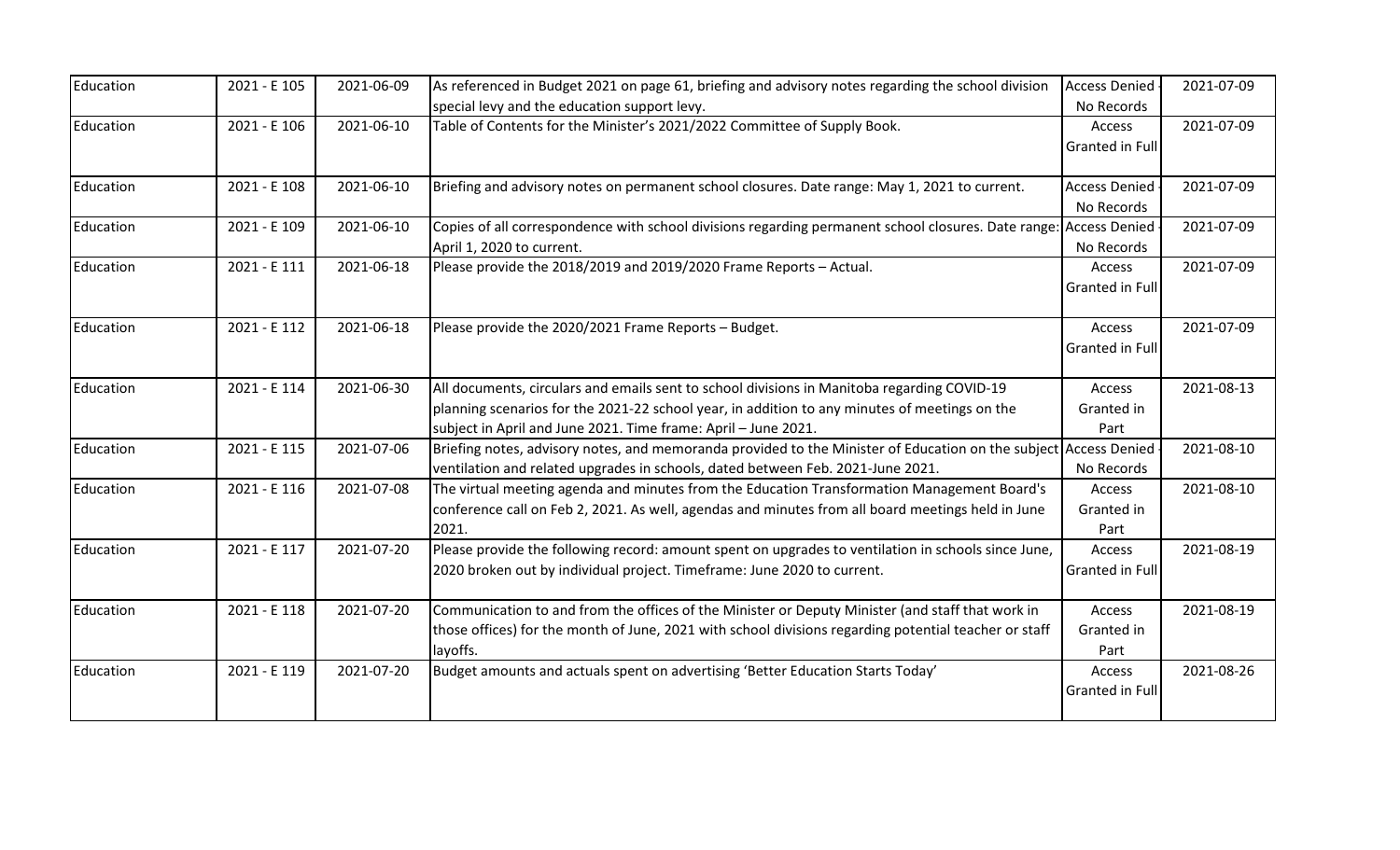| Education | 2021 - E 120 | 2021-07-20 | Briefing and advisory notes regarding school budgets and budget shortfalls. Timeframe: March,<br>2021 to current.                                                                                                                                                      | Access<br><b>Granted in Full</b>   | 2021-08-19 |
|-----------|--------------|------------|------------------------------------------------------------------------------------------------------------------------------------------------------------------------------------------------------------------------------------------------------------------------|------------------------------------|------------|
| Education | 2021 - E 121 | 2021-07-20 | Please provide the dollar amount associated with all advertising spending to promote the<br>[information removed]. Please break all spending down by type of advertising (bus bench, billboard,<br>newspaper or online ad, etc.). Date range: March 1, 2021 to present | <b>Access Denied</b><br>No Records | 2021-08-26 |
| Education | 2021 - E 123 | 2021-07-23 | Records demonstrating whether the Roots of Empathy Program is still ongoing or active and any<br>briefing and advisory notes regarding the Roots of Empathy Program January 1, 2021 to current.                                                                        | Access<br>Granted in<br>Part       | 2021-08-23 |
| Education | 2021 - E 124 | 2021-07-23 | From the Department's 2021/22 Committee of Supply Book, from section "A - Department Budget<br>& Expenditures" copy of note 4 "Department Balanced Scorecard"                                                                                                          | Access<br><b>Granted in Full</b>   | 2021-08-23 |
| Education | 2021 - E 125 | 2021-07-23 | From the Department's 2021/22 Committee of Supply Book, from section "A - Department Budget<br>8. Expenditures" copy of note 12 "Summary Budget with Variance Explanations, including for OREs                                                                         | Access<br>Granted in<br>Part       | 2021-08-23 |
| Education | 2021 - E 126 | 2021-07-27 | With regard to the curriculum review please provide 1) The mandate for the review 2) Any briefing<br>and advisory notes regarding the review September 2020, 2020 to present.                                                                                          | Access<br>Granted in<br>Part       | 2021-08-27 |
| Education | 2021 - E 127 | 2021-07-27 | From the Department's 2021/22 Committee of Supply Book, from section "A-Department Budget &<br>Expenditures" copy of note 23 "List of Major Grants/Grant Programs"                                                                                                     | Access<br>Granted in<br>Part       | 2021-08-26 |
| Education | 2021 - E 128 | 2021-07-27 | From the Department's 2021/22 Committee of Supply Book, from section "A-Department Budget &<br>Expenditures" copy of note 27 "List of Major Contracts"                                                                                                                 | Access<br>Granted in<br>Part       | 2021-08-26 |
| Education | 2021 - E 129 | 2021-07-27 | From the Department's 2021/22 Committee of Supply Book, from section "A-Department Budget &<br>Expenditures" copy of note 29 "Department Revenue Summary with variance explanations"                                                                                   | Access<br><b>Granted in Full</b>   | 2021-08-26 |
| Education | 2021 - E 130 | 2021-07-27 | From the Department's 2021/22 Committee of Supply Book, from section "B-Human Resources"<br>copy of note 33 "Departmental Organizational Chart"                                                                                                                        | Access<br><b>Granted in Full</b>   | 2021-08-26 |
| Education | 2021 - E 131 | 2021-07-27 | From the Department's 2021/22 Committee of Supply Book, from section "B-Human Resources"<br>copy of note 34 "Staffing Overview"                                                                                                                                        | Access<br>Granted in Full          | 2021-08-26 |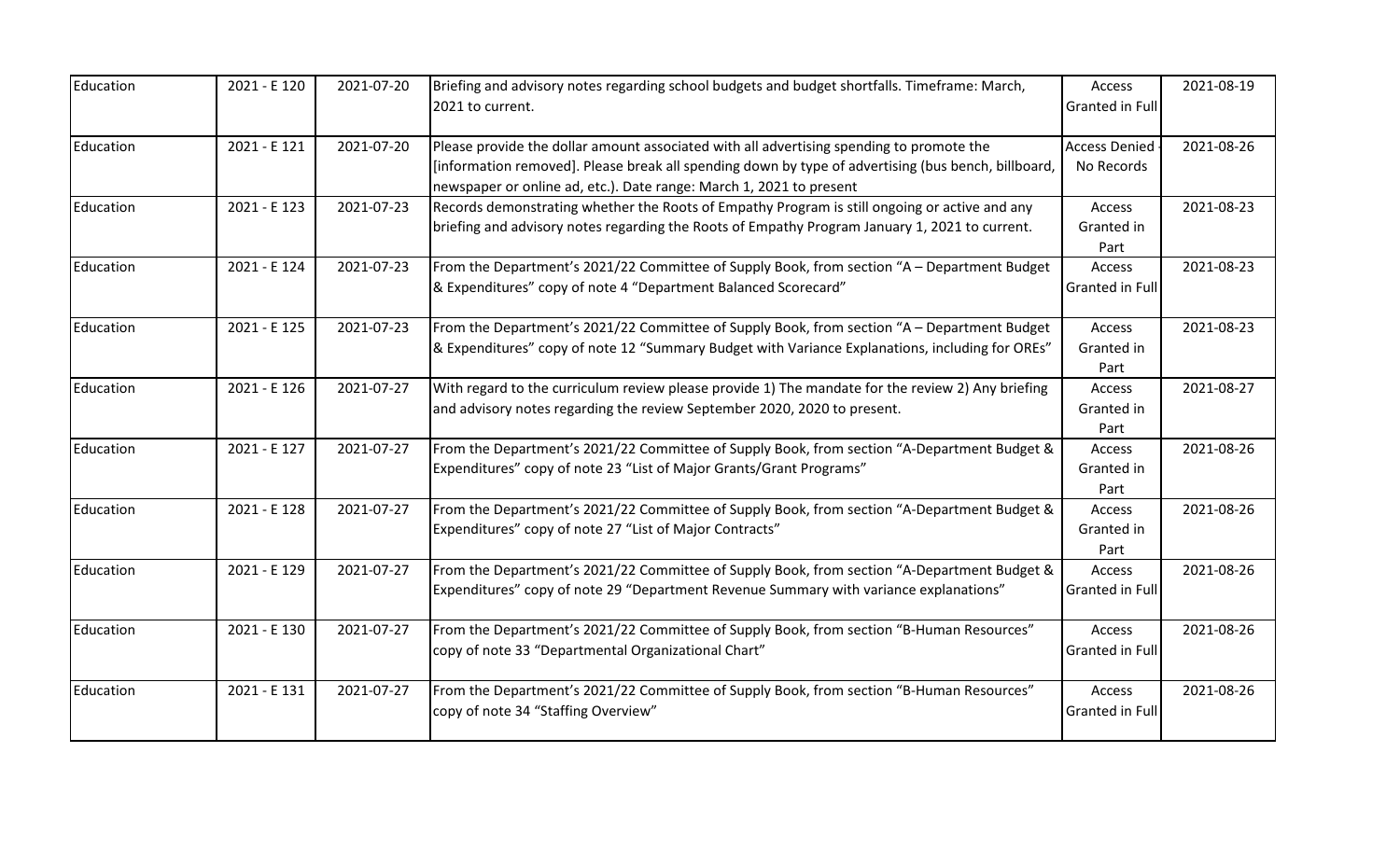| Education | 2021 - E 132 | 2021-07-27 | From the Department's 2021/22 Committee of Supply Book, from section "B-Human Resources"<br>copy of note 38 "Vacancies"                                                                                                                                                                                       | Access<br>Granted in Full        | 2021-08-26 |
|-----------|--------------|------------|---------------------------------------------------------------------------------------------------------------------------------------------------------------------------------------------------------------------------------------------------------------------------------------------------------------|----------------------------------|------------|
| Education | 2021 - E 133 | 2021-07-27 | From the Department's 2021/22 Committee of Supply Book, from section "B-Human Resources"<br>copy of note 39 "Summary of total department retirements and terminations"                                                                                                                                        | Access<br>Granted in Full        | 2021-08-26 |
| Education | 2021 - E 134 | 2021-07-28 | In previous FIPPA applications, the department has said that \$85.4 M in federal dollars were put into<br>a \$185.4 M Safe Schools Fund. To June 30, 2021, please provide a breakdown of the federal<br>allocation, the entire safe school fund as well as how much of the funds have actually been paid out. | Access<br>Granted in Full        | 2021-08-27 |
| Education | 2021 - E 135 | 2021-07-28 | From the Department's 2021/22 Committee of Supply Book, from section "C - Other Ministry<br>Issues" copy of note 41 "Budget 2021 - Highlights"                                                                                                                                                                | Access<br><b>Granted in Full</b> | 2021-08-27 |
| Education | 2021 - E 136 | 2021-07-28 | From the Department's 2021/22 Committee of Supply Book, from section "C - Other Ministry<br>Issues" copy of note 43 "Safe Schools Funding"                                                                                                                                                                    | Access<br>Granted in Full        | 2021-08-27 |
| Education | 2021 - E 137 | 2021-07-28 | From the Department's 2021/22 Committee of Supply Book, from section "C - Other Ministry<br>Issues" copy of note 45 "Mandate Review"                                                                                                                                                                          | Access<br>Granted in Full        | 2021-08-27 |
| Education | 2021 - E 138 | 2021-07-30 | From the Department's 2021/22 Committee of Supply Book, from section "C - Other Ministry<br>Issues" copy of note 46 "Devolution of Distance Learning Unit"                                                                                                                                                    | Access<br>Granted in<br>Part     | 2021-08-30 |
| Education | 2021 - E 139 | 2021-07-30 | From the Department's 2021/22 Committee of Supply Book, from section "C - Other Ministry<br>Issues" copy of note 48 "Devolution of Manitoba Learning Resource Centre"                                                                                                                                         | Access<br>Granted in<br>Part     | 2021-08-30 |
| Education | 2021 - E 140 | 2021-07-30 | From the Department's 2021/22 Committee of Supply Book, from section "C - Other Ministry<br>Issues" copy of note 50 "Manitoba Remote Learning Support Centre"                                                                                                                                                 | Access<br>Granted in<br>Part     | 2021-08-30 |
| Education | 2021 - E 141 | 2021-07-30 | From the Department's 2021/22 Committee of Supply Book, from section "C - Other Ministry<br>Issues" copy of note 52 "Minister's Mandate Letter Update"                                                                                                                                                        | Access<br>Granted in Full        | 2021-08-30 |
| Education | 2021 - E 142 | 2021-07-30 | From the Department's 2021/22 Committee of Supply Book, from section "C - Other Ministry<br>Issues" copy of note 53 "The Better Education Starts Today: Putting Students First Strategy"                                                                                                                      | Access<br>Granted in Full        | 2021-08-30 |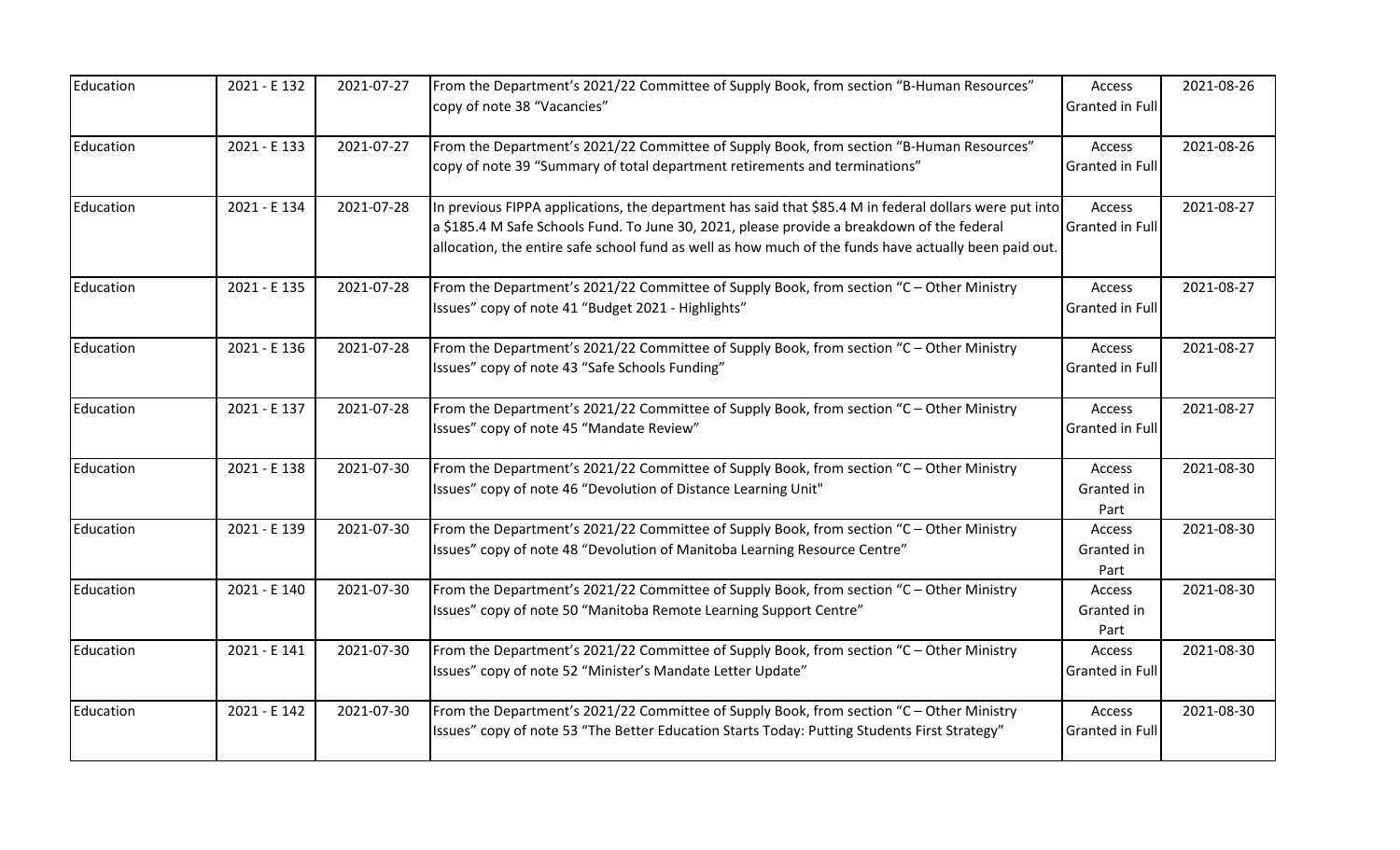| Education       | 2021 - E 143 | 2021-07-30 | From the Department's 2021/22 Committee of Supply Book, from section "C - Other Ministry             | Access                 | 2021-08-30 |
|-----------------|--------------|------------|------------------------------------------------------------------------------------------------------|------------------------|------------|
|                 |              |            | Issues" copy of note 58 "Provincial Student Information System"                                      | Granted in             |            |
|                 |              |            |                                                                                                      | Part                   |            |
| Education       | 2021 - E 144 | 2021-07-30 | From the Department's 2021/22 Committee of Supply Book, from section "C - Other Ministry             | Access                 | 2021-08-30 |
|                 |              |            | Issues" copy of note 60 "Bill 64, The Education Modernization Act"                                   | <b>Granted in Full</b> |            |
| Education       | 2021 - E 145 | 2021-07-30 | From the Department's 2021/22 Committee of Supply Book, from section "C - Other Ministry             | Access                 | 2021-08-30 |
|                 |              |            | Issues" copy of note 62 "2021/22 Funding to Public School Divisions"                                 | Granted in             |            |
|                 |              |            |                                                                                                      | Part                   |            |
| <b>Families</b> | 2021-110     | 2021-04-23 | From the Spring 2021 Housebook, copy of note "17. Single Envelope Funding" under A. top Issues.      | Access                 | 2021-07-22 |
|                 |              |            |                                                                                                      | Granted in             |            |
|                 |              |            |                                                                                                      | Part                   |            |
| <b>Families</b> | 2021-147     | 2021-05-21 | 1) the number of cases of COVID-19 reported from childcare and early learning centres in Manitoba    | Access                 | 2021-07-22 |
|                 |              |            | from March 2020 to present.                                                                          | Granted in             |            |
|                 |              |            | 2) the names of all childcare and early learning centres in Manitoba that have been forced to close  | Part                   |            |
|                 |              |            | due to COVID-19 infections in staff or children from March 2020 to present.                          |                        |            |
| Families        | 2021-150     | 2021-05-21 | From the Spring 2021 Housebook, copy of note "7. B&L Resources" under C. Child and Youth             | Access                 | 2021-07-22 |
|                 |              |            | Services.                                                                                            | Granted in             |            |
|                 |              |            |                                                                                                      | Part                   |            |
| Families        | 2021-151     | 2021-05-21 | From the Spring 2021 Housebook, copy of note "8. Statistics at a Glance - Early Learning and Child   | Access                 | 2021-07-21 |
|                 |              |            | Care Program" under C. Child and Youth Services.                                                     | Granted in             |            |
|                 |              |            |                                                                                                      | Part                   |            |
| Families        | 2021-154     | 2021-05-28 | From the Spring 2021 Housebook, copy of note "10. Online Child Care Registry/Child Care              | Access                 | 2021-07-22 |
|                 |              |            | Online/Manitoba Child Care Search-System Improvements and Public Reporting" under C. Child and       | Granted in             |            |
|                 |              |            | Youth Services.                                                                                      | Part                   |            |
| <b>Families</b> | 2021-161     | 2021-05-31 | Related to Stadler Decision Stadler v Director, St Boniface/St Vital 2020 MBCA 46 I am interested in | Access                 | 2021-07-23 |
|                 |              |            | obtaining:                                                                                           | Granted in             |            |
|                 |              |            | 1) Departmental briefing notes on the decision.                                                      | Part                   |            |
|                 |              |            | 2) Copies of EIA circulars outlining policies concerning any changes in how EIA recipients and       |                        |            |
|                 |              |            | applicants would have their cases handled as a result of the Stadler decision.                       |                        |            |
| Families        | 2021-166     | 2021-06-07 | From the Spring 2021 Housebook, copy of note "7. Social Innovation Office" under D. Corporate        | Access                 | 2021-07-23 |
|                 |              |            | Services.                                                                                            | <b>Granted in Ful</b>  |            |
|                 |              |            |                                                                                                      |                        |            |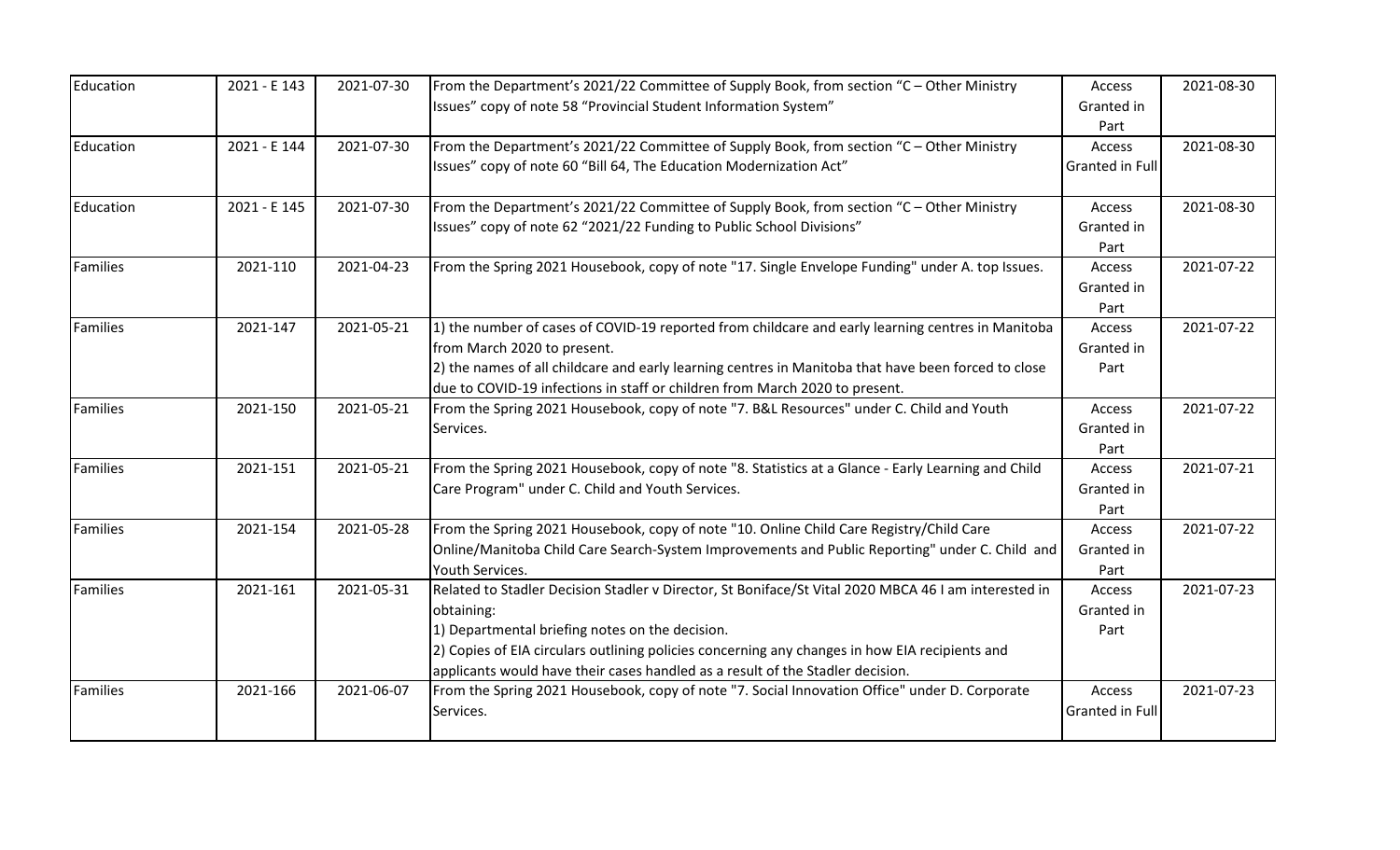| <b>Families</b> | 2021-167 | 2021-06-07 | From the Spring 2021 Housebook, copy of note "8. Mental Health and Addictions Evaluation" under<br>D. Corporate Services.                                                   | Access<br>Granted in                 | 2021-07-23 |
|-----------------|----------|------------|-----------------------------------------------------------------------------------------------------------------------------------------------------------------------------|--------------------------------------|------------|
| <b>Families</b> | 2021-168 | 2021-06-07 | From the Spring 2021 Housebook, copy of note "9. Social Impact Bonds" under D. Corporate<br>Services.                                                                       | Part<br>Access<br>Granted in<br>Part | 2021-07-23 |
| Families        | 2021-169 | 2021-06-08 | Request access to the most recent Service Purchase Agreement between the Department and<br>Macdonald Youth Services (MYS) COACH Program.                                    | Access<br>Granted in<br>Part         | 2021-08-03 |
| Families        | 2021-174 | 2021-06-11 | From the Spring 2021 Housebook, copy of note "4. Residential Care Licensing - Impact of Building<br>and Fire Code Amendments" under E. Disability                           | Access<br>Granted in<br>Part         | 2021-08-05 |
| Families        | 2021-177 | 2021-06-14 | From the Spring 2021 Housebook, copy of note "6. Purpose Built Home Initiative" under E. Disability                                                                         | Access<br>Granted in<br>Part         | 2021-07-28 |
| Families        | 2021-178 | 2021-06-14 | From the Spring 2021 Housebook, copy of note "8. Children's Therapy Services" under E. Disability                                                                           | Access<br>Granted in<br>Part         | 2021-08-05 |
| Families        | 2021-179 | 2021-06-14 | By month since May, 2016 and broken out by category (e.g. 'regular, 'disability', etc) number of<br>people in receipt of employment income assistance.                      | Access<br>Granted in<br>Part         | 2021-07-21 |
| <b>Families</b> | 2021-185 | 2021-06-16 | From the Spring 2021 Housebook, copy of note "1. Employment and Income Assistance Caseload"<br>under F. Employment and Income Assistance                                    | Access<br>Granted in Full            | 2021-08-13 |
| Families        | 2021-186 | 2021-06-18 | From the Spring Housebook, copy of note "2. Challenges to the Treatment of Child Support by<br>Employment and Income Assistance" under E. Employment and Income Assistance. | Access<br>Granted in<br>Part         | 2021-08-11 |
| <b>Families</b> | 2021-187 | 2021-06-18 | From the Spring Housebook, copy of note "3. EIA Basic Needs Budget" under F. Employment and<br>Income Assistance.                                                           | Access<br>Granted in Full            | 2021-08-13 |
| Families        | 2021-190 | 2021-06-22 | From the Spring 2021 Housebook, copy of note "6. Leave to Appeal Denied by Supreme Court -<br>Canada Pension Plan - Retirement" under F. Employment and Income Assistance.  | Access<br>Granted in<br>Part         | 2021-08-11 |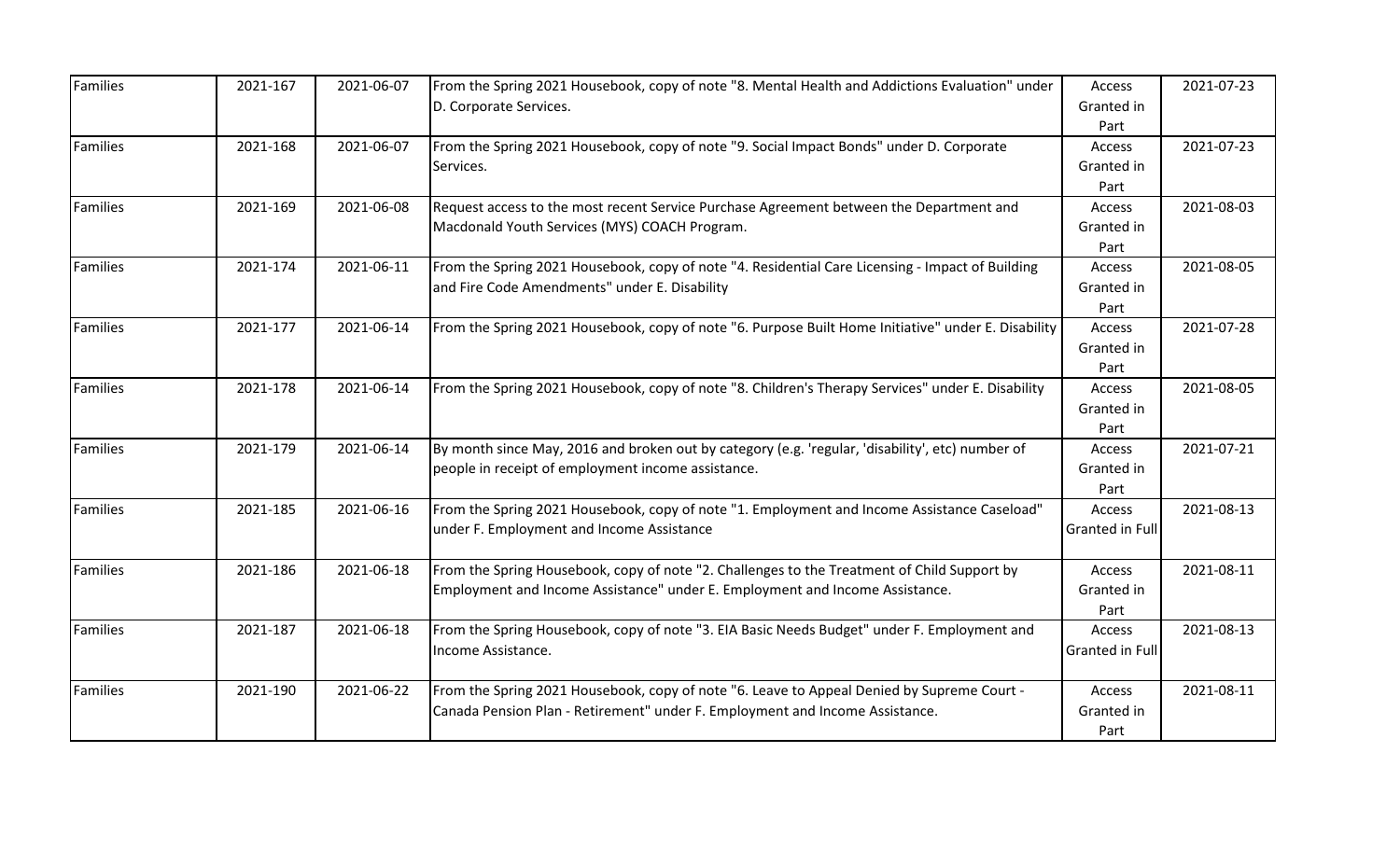| <b>Families</b>           | 2021-193  | 2021-06-25 | 1. A list of all committees dealing with any matter related to Covid-19, current and/or no longer  | Access               | 2021-07-23 |
|---------------------------|-----------|------------|----------------------------------------------------------------------------------------------------|----------------------|------------|
|                           |           |            | active, set up by, and/or commissioned/appointed by, and/or solicited by the Province of Manitoba, | Granted in           |            |
|                           |           |            | or any agent of the Province, and whose jurisdiction/oversight has been delegated to or is run by  | Part                 |            |
|                           |           |            | Families Department. For example, Manitoba Covid-19 Task Force or whatever the names of any        |                      |            |
|                           |           |            | committees actually are/were                                                                       |                      |            |
|                           |           |            | 2. The names of all persons sitting on and/or presiding over these committees (both current and/or |                      |            |
|                           |           |            | no-longer active committees) both current and/or past committee members, including role/title on   |                      |            |
|                           |           |            | the committee(s)                                                                                   |                      |            |
|                           |           |            | 3. Minutes and dates of all meetings that have occurred with each of these committees.             |                      |            |
| <b>Families</b>           | 2021-195  | 2021-07-13 | A copy of the case statistics of [personal information removed].                                   | <b>Access Denied</b> | 2021-08-13 |
|                           |           |            |                                                                                                    | No Records           |            |
| Families                  | 2021-204  | 2021-06-19 | From the Spring 2021 Housebook, copy of note H. Service Delivery.                                  | <b>Access Denied</b> | 2021-07-28 |
|                           |           |            |                                                                                                    | No Records           |            |
| Finance                   | 21FIN-160 | 2021-06-24 | How many doses is the province of Manitoba committed to buying of which COVID-19 Vaccine?          | <b>Access Denied</b> | 2021-08-13 |
|                           |           |            |                                                                                                    | No Records           |            |
| Finance                   | 21FIN-161 | 2021-06-24 | How much is Manitoba committed to paying Pfizer, Moderna, J&J, Aztrazeneca or any other COVID-     | <b>Access Denied</b> | 2021-08-13 |
|                           |           |            | 19 drug companies for COVID-19 Vaccines?                                                           | No Records           |            |
| Finance                   | 21LR-017  | 2021-07-16 | Records of complains, inspections, violations, and orders issued for the current and historical    | <b>Access Denied</b> | 2021-08-04 |
|                           |           |            | operations at [information removed].                                                               | No Records           |            |
| Finance                   | 21LR-018  | 2021-07-16 | Records of complains, inspections, violations, and orders issued for the current and historical    | <b>Access Denied</b> | 2021-08-04 |
|                           |           |            | operations at [information removed].                                                               | No Records           |            |
| Finance                   | 21LR-019  | 2021-07-16 | Records of complains, inspections, violations, and orders issued for the current and historical    | <b>Access Denied</b> | 2021-08-04 |
|                           |           |            | operations at [information removed].                                                               | No Records           |            |
| Finance                   | 21LR-020  | 2021-07-16 | Records of complains, inspections, violations, and orders issued for the current and historical    | <b>Access Denied</b> | 2021-08-04 |
|                           |           |            | operations at [information removed].                                                               | No Records           |            |
| Finance                   | 21LR-021  | 2021-07-16 | Records of complains, inspections, violations, and orders issued for the current and historical    | <b>Access Denied</b> | 2021-08-04 |
|                           |           |            | operations at [information removed].                                                               | No Records           |            |
| <b>Health and Seniors</b> | 035-21    | 2021-01-19 | Copy of the transition binder for the Minister of Mental Health, Wellness and Recovery.            | Access               | 2021-08-04 |
| Care                      |           |            |                                                                                                    | Granted in           |            |
|                           |           |            |                                                                                                    | Part                 |            |
| <b>Health and Seniors</b> | 166-21    | 2021-04-28 | From the Spring 2021 House Book, copy of note "Manitoba Clinical and Preventive Services Plan      | Access               | 2021-08-04 |
| Care                      |           |            | (MCPSP)".                                                                                          | Granted in           |            |
|                           |           |            |                                                                                                    | Part                 |            |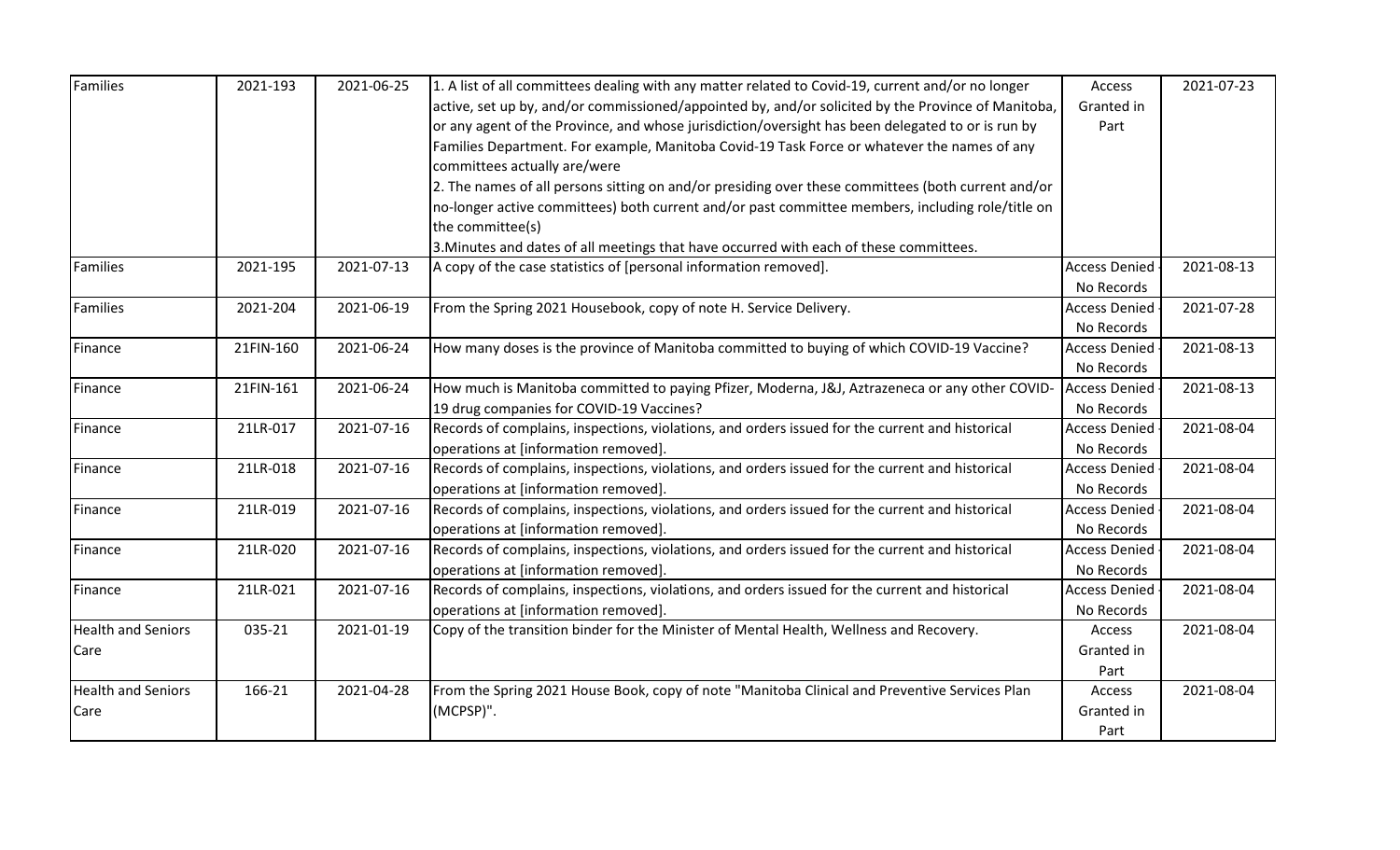| <b>Health and Seniors</b> | 231-21 | 2021-06-16 | Information related to Covid-19 committees set up by or advising the Province of Manitoba:            | <b>Access Denied</b> | 2021-08-17 |
|---------------------------|--------|------------|-------------------------------------------------------------------------------------------------------|----------------------|------------|
| Care                      |        |            | 1. A list of all committees dealing with any matter related to Covid-19, current and/or no longer     | No Records           |            |
|                           |        |            | active, set up by, and/or commissioned/appointed by, and/or solicited by the Province of Manitoba,    |                      |            |
|                           |        |            | or any agent or department of the Province, and whose jurisdiction/oversight has been delegated to    |                      |            |
|                           |        |            | or is run by Mental Health, Wellness and Recovery. For example, Manitoba Covid-19 Task Force or       |                      |            |
|                           |        |            | whatever the names of any committees actually are/were                                                |                      |            |
|                           |        |            | 2. The names of all persons sitting on and/or presiding over these committees (both current and/or    |                      |            |
|                           |        |            | no-longer active committees) both current and/or past committee members, including role/title on      |                      |            |
|                           |        |            | the committee(s)                                                                                      |                      |            |
|                           |        |            | 3. Minutes and dates of all meetings that have occurred with each of these committees. Date range:    |                      |            |
|                           |        |            | November 1, 2019 to June 12, 2021                                                                     |                      |            |
| <b>Health and Seniors</b> | 239-21 | 2021-06-24 | During the period of January 1, 2018 to present:                                                      | <b>Access Denied</b> | 2021-08-23 |
| Care                      |        |            |                                                                                                       | <b>Exceptions to</b> |            |
|                           |        |            | . Any agreements entered into, documentation, and/or correspondence exchanged, between: (i)           | Disclosure           |            |
|                           |        |            | the Government of Manitoba, or any "public body" as defined in S.1(1) of the Freedom of               |                      |            |
|                           |        |            | Information and Protection of Privacy Act C.C.S.M. c. FI75 (herein "FIPPA"): and, (ii) any other      |                      |            |
|                           |        |            | federal, provincial or territorial government or agency, in connection to the email sent by [name     |                      |            |
|                           |        |            | removed] the Director, Intergovernmental Relations of the BC Ministry of Health, Partnerships &       |                      |            |
|                           |        |            | Innovation Division, on the 7th of September 2018 at 17:55:24 with the email subject line:            |                      |            |
|                           |        |            | [information removed].                                                                                |                      |            |
|                           |        |            | During the period of October 5, 2018 to present:                                                      |                      |            |
|                           |        |            | 2. Any other agreements entered into, documentation, and/or correspondence exchanged,                 |                      |            |
|                           |        |            | between: (i) the Government of Manitoba, or any 'public body" as defined in s. I (I) of the FIPPA;    |                      |            |
|                           |        |            | and, (ii) any other federal, provincial or territorial government or agency, relating to the latter's |                      |            |
|                           |        |            | participation in an action to recover health care costs pertaining to opioid use, side effects and/or |                      |            |
|                           |        |            | addiction, including recovery under the Health Care Costs Recovery Act, SBC 2008, c, 27 and/or        |                      |            |
|                           |        |            | parallel legislation in other provinces and territories.                                              |                      |            |
| <b>Health and Seniors</b> | 248-21 | 2021-07-05 | 5-year Contract between the Government of Manitoba and the Strongest Families Institute to            | Access               | 2021-08-04 |
| Care                      |        |            | support Manitoba families. Contract number: 4501128169.                                               | Granted in           |            |
|                           |        |            |                                                                                                       | Part                 |            |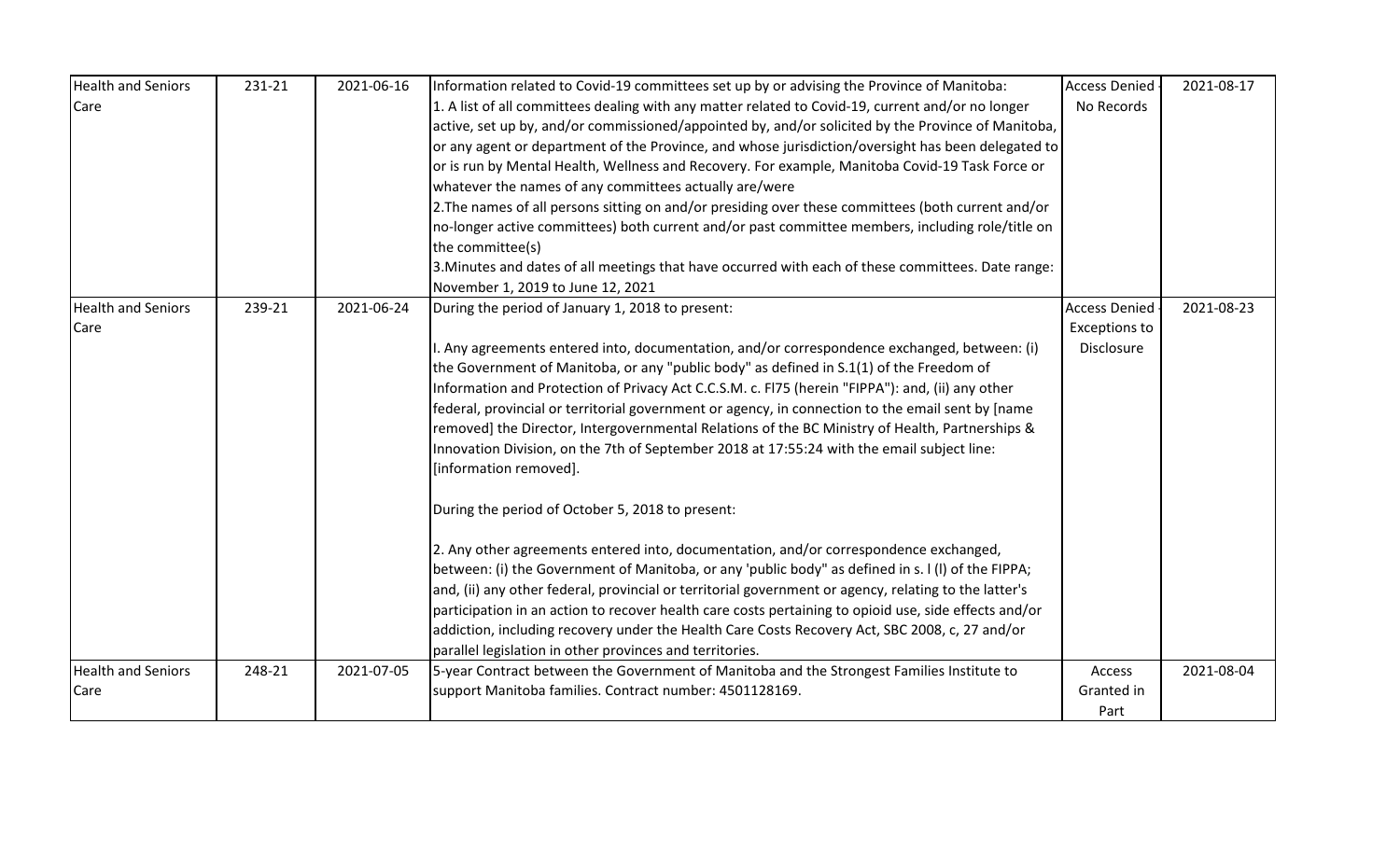| <b>Health and Seniors</b> | 249-21 | 2021-07-07 | Copies of internal government records indicating the public health measures to reduce tobacco use             | Access               | 2021-08-06 |
|---------------------------|--------|------------|---------------------------------------------------------------------------------------------------------------|----------------------|------------|
| Care                      |        |            | that the government is considering for possible inclusion in a settlement currently being negotiated          | Granted in           |            |
|                           |        |            | with the tobacco industry the medicare cost recovery lawsuit. Date range: March 1, 2019 to July 7,<br>2021.   | Part                 |            |
| <b>Health and Seniors</b> | 250-21 | 2021-07-07 | A copy of the Public Health order/directive that permits employees at office of Ombudsman;                    | <b>Access Denied</b> | 2021-08-06 |
| Care                      |        |            | workers compensation board and Manitoba Public Insurance to stay at home. Date commenced;<br>Date it expires. | No Records           |            |
| <b>Health and Seniors</b> | 251-21 | 2021-07-07 | Copy of Policy / Regulation / Practice as it relates to reward points / free offers / draws + lottery for     | <b>Access Denied</b> | 2021-08-06 |
| Care                      |        |            | Tobacco, alcohol or cannabis. Copy of Tobacco prohibition as it relates to drug stores and grocery<br>chains. | No Records           |            |
| <b>Health and Seniors</b> | 252-21 | 2021-07-07 | Roster of Medical officers of Health; Their location; Qualifications + job description; Salary +              | Access               | 2021-08-06 |
| Care                      |        |            | benefits + overtime provision.                                                                                | Granted in<br>Part   |            |
| <b>Health and Seniors</b> | 254-21 | 2021-07-12 | Please provide the number of workplaces that have experienced 2 or more cases of COVID-19 and                 | Access               | 2021-08-11 |
| Care                      |        |            | have reported these cases to Manitoba Public Health, broken down by industry, from March 1, 2020              | Granted in           |            |
|                           |        |            | to July 12, 2021. Please also include the number of workplaces that have been temporarily closed by           | Part                 |            |
|                           |        |            | Manitoba Public Health due to COVID19 cases, broken down by industry from March 1, 2020 to July<br>12, 2021.  |                      |            |
| <b>Health and Seniors</b> | 256-21 | 2021-07-14 | What studies has Manitoba carried out or read/referred to regarding Ivermectin. Date range:                   | <b>Access Denied</b> | 2021-08-13 |
| Care                      |        |            | 2020/2021.                                                                                                    | No Records           |            |
| <b>Health and Seniors</b> | 257-21 | 2021-07-20 | Please provide the dollar amount budgeted and spent by Manitoba in relation to the Canadian-                  | Access               | 2021-08-19 |
| Care                      |        |            | Manitoba Home and Community Care and Mental Health and Addictions Service Funding                             | Granted in Full      |            |
|                           |        |            | Agreement, by fiscal year. Please provide data from April 1, 2018 to present for the following:               |                      |            |
|                           |        |            | "Home and Community Care"                                                                                     |                      |            |
|                           |        |            | 1. Expading Manitoba's Proven Model of Home Care                                                              |                      |            |
|                           |        |            | 2. Intensive Community focused Care; Developing a Community and Home Care Support System                      |                      |            |
|                           |        |            | 3. Supports for Rural Palliative Care                                                                         |                      |            |
|                           |        |            | "Mental Health and Addictions Services"                                                                       |                      |            |
|                           |        |            | 1. Increasing timely access to coordinated care for mental Health and addictions services for                 |                      |            |
|                           |        |            | Manitobans                                                                                                    |                      |            |
|                           |        |            | 2. Implementation of Peer Support in Formal Health Settings                                                   |                      |            |
|                           |        |            | 3. Implementation of a pregnancy and Infant Loss Program                                                      |                      |            |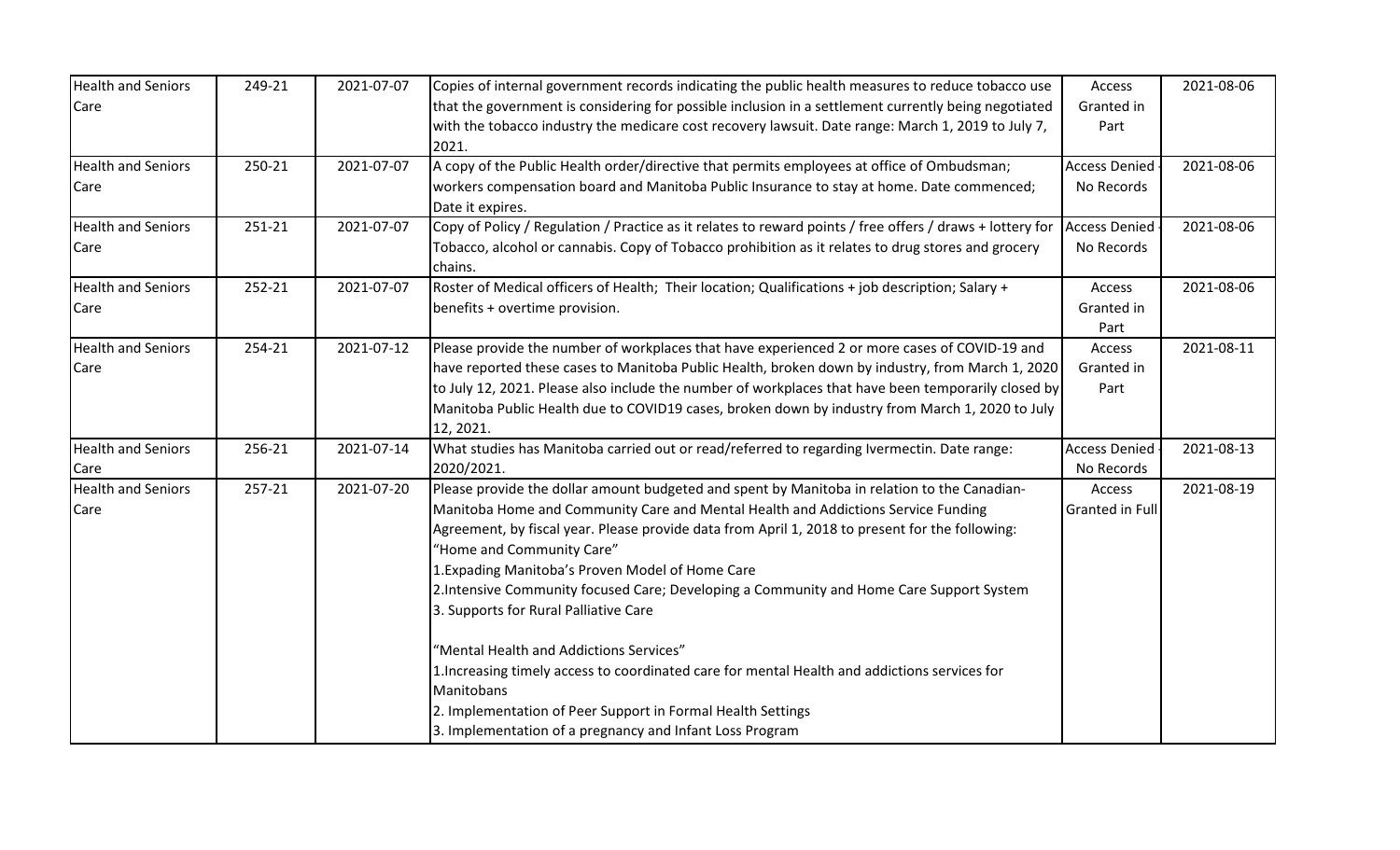| <b>Health and Seniors</b>         | 259-21 | 2021-07-21 | For the report titled "Critical Incidents Reported to Manitoba Health" for the date range October 01,                                                                                                                                                                                                                         | <b>Access Denied</b>               | 2021-08-20 |
|-----------------------------------|--------|------------|-------------------------------------------------------------------------------------------------------------------------------------------------------------------------------------------------------------------------------------------------------------------------------------------------------------------------------|------------------------------------|------------|
| Care                              |        |            | 2019 - December 31, 2019 please provide all details available for each entry as well note from<br>which regional health authority each entry was from/occurred in.                                                                                                                                                            | <b>Exceptions to</b><br>Disclosure |            |
| <b>Health and Seniors</b><br>Care | 260-21 | 2021-07-22 | A table that for each day lists the number of new COVID-19 cases confirmed that day broken down<br>into the variant it would later be classified as for each variant that is tracked (at least B.1.1.7,<br>B.1.351, P.1, B.1.617, B.1.617.1, B.1.617.2, B.1.617.3, Unspecified). Date range is January 1/21 to<br>July 21/21. | Access<br><b>Granted in Full</b>   | 2021-08-20 |
|                                   |        | 2021-07-26 | Table should be provided in a machine-readable format such as CSV, TSV or XLSX.                                                                                                                                                                                                                                               |                                    |            |
| <b>Health and Seniors</b><br>Care | 261-21 |            | Please either provide the individual (and/or their titles), or the company, that are/is creating the<br>modeling data taking into account the COVID-19 delta variant. From May 1, 2021 to present.                                                                                                                            | Access<br><b>Granted in Full</b>   | 2021-08-25 |
| <b>Health and Seniors</b><br>Care | 262-21 | 2021-07-26 | Broken out by year since 2016, total number of personal care home beds in use or available for use<br>across all of Manitoba (Jan, 2016 to current).                                                                                                                                                                          | Access<br>Granted in Full          | 2021-08-25 |
| <b>Health and Seniors</b><br>Care | 263-21 | 2021-07-26 | Health and Seniors Care Briefing and advisory notes regarding [business name removed] (March,<br>2020 to current).                                                                                                                                                                                                            | <b>Access Denied</b><br>No Records | 2021-08-25 |
| <b>Health and Seniors</b><br>Care | 264-21 | 2021-07-26 | Health and Seniors Care Briefing and advisory notes regarding [business name removed]. (March,<br>2020 to current)                                                                                                                                                                                                            | <b>Access Denied</b><br>No Records | 2021-08-25 |
| <b>Health and Seniors</b><br>Care | 265-21 | 2021-07-27 | Please provide a copy of Minister Stefanson's calendar the dates of July 19 to 23.                                                                                                                                                                                                                                            | Access<br>Granted in Full          | 2021-08-26 |
| <b>Health and Seniors</b><br>Care | 266-21 | 2021-07-27 | Records regarding the company or organization that sequences the Delta variant. Records might<br>include a contract or agreement.                                                                                                                                                                                             | Access<br>Granted in<br>Part       | 2021-08-26 |
| <b>Health and Seniors</b><br>Care | 267-21 | 2021-07-27 | Briefing or advisory notes regarding section 10 of the Emergency Measures Act since March 1, 2020. Access Denied                                                                                                                                                                                                              | No Records                         | 2021-08-26 |
| <b>Health and Seniors</b><br>Care | 268-21 | 2021-07-27 | From the Department's 2021/2022 Committee of Supply Books: copy of note A.3 "Department<br><b>Balanced Scorecard"</b>                                                                                                                                                                                                         | Access<br>Granted in Full          | 2021-08-26 |
| <b>Health and Seniors</b><br>Care | 269-21 | 2021-07-27 | From the Department's 2021/2022 Committee of Supply Books: copy of note A.6 "Summary of<br>Expenditure Adjustments (Detail)"                                                                                                                                                                                                  | Access<br><b>Granted in Full</b>   | 2021-08-26 |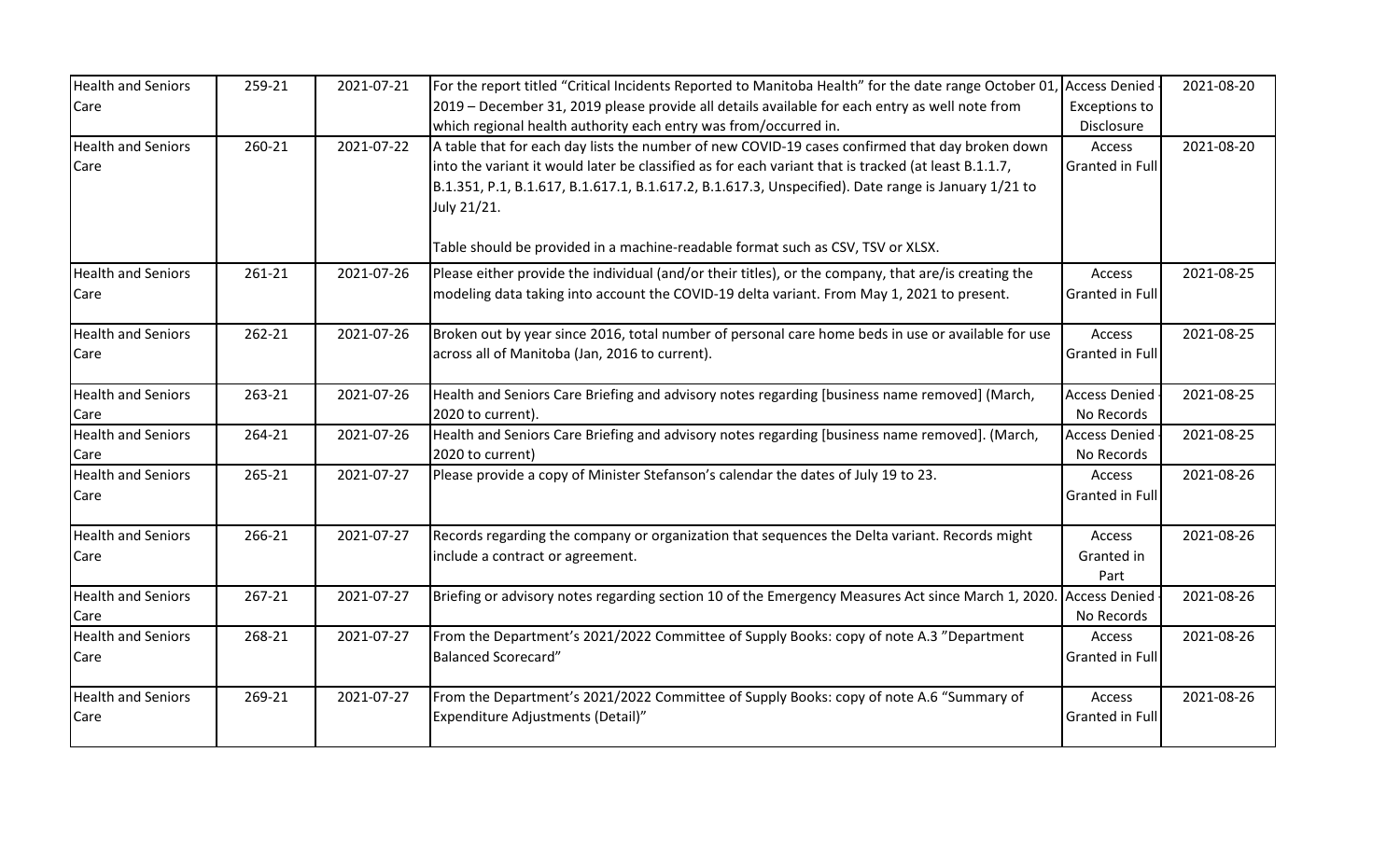| <b>Health and Seniors</b><br>Care    | 270-21       | 2021-07-27 | Copy of the Minister's calendar with pop ups from July 21 to 23, 2021.                                                                                                                                                      | Access<br>Granted in Full                                  | 2021-08-26 |
|--------------------------------------|--------------|------------|-----------------------------------------------------------------------------------------------------------------------------------------------------------------------------------------------------------------------------|------------------------------------------------------------|------------|
| <b>Health and Seniors</b><br>Care    | 273-21       | 2021-07-28 | From the Department's 2021/2022 Committee of Supply Books: copy of note A.7 "List of Major<br>Grants/Grant Programs"                                                                                                        | Access<br>Granted in<br>Part                               | 2021-08-27 |
| <b>Health and Seniors</b><br>Care    | 274-21       | 2021-07-28 | From the Department's 2021/2022 Committee of Supply Books: copy of note B.2 "Staffing<br>Overview"                                                                                                                          | Access<br>Granted in<br>Part                               | 2021-08-27 |
| <b>Health and Seniors</b><br>Care    | 278-21       | 2021-07-30 | Number of babies born with congenital syphilis in 2020, and number of babies born with congenital<br>syphilis in 2021 (to date). Date Range: January 1, 2020 to current.                                                    | Access<br>Granted in Full                                  | 2021-08-30 |
| Indigenous and<br>Northern Relations | INR 2021-25  | 2021-05-06 | Copy of the Minister's calendar for the month of February 2021. Please include pop-ups. Timeline:<br>February 1, 2021 until March 1, 2021.                                                                                  | Access<br>Granted in<br>Part                               | 2021-08-11 |
| Indigenous and<br>Northern Relations | IRNR 2020-38 | 2021-07-27 | Reports on a pilot project for remote community water sampling in the adjacent Northern Affairs<br>and First Nation communities of Brochet and Barren Lands Timeline 2016 - July 27, 2021                                   | <b>Access Denied</b><br>No Records                         | 2021-08-16 |
| Indigenous and<br>Northern Relations | IRNR 2021-33 | 2021-07-27 | Documents that summarize the review of funding agreements and Indigenous and Northern<br>Initiatives.                                                                                                                       | <b>Access Denied</b><br><b>Exceptions to</b><br>Disclosure | 2021-08-10 |
| Indigenous and<br>Northern Relations | IRNR 2021-36 | 2021-07-27 | Report an internal review of the Calls for Justice of the National Inquiry and to engage with external<br>stakeholders on their priorities for action as related to the Calls for Justice. Timeline 2016 - July 27,<br>2021 | <b>Access Denied</b><br>No Records                         | 2021-08-11 |
| Infrastructure                       | 21-053       | 2021-06-08 | Broken out by area, the budget and forecast for strategic infrastructure in fiscal year 2020/2021. I<br>realize the budget numbers are in the budget, but please provide them if they have been restated.                   | <b>Access Denied</b><br><b>Exceptions to</b><br>Disclosure | 2021-08-13 |
| Infrastructure                       | 21-067       | 2021-07-28 | PWC has a contract for department reorganization. Please provide a copy of the contract and its<br>value.                                                                                                                   | Access<br>Granted in<br>Part                               | 2021-08-23 |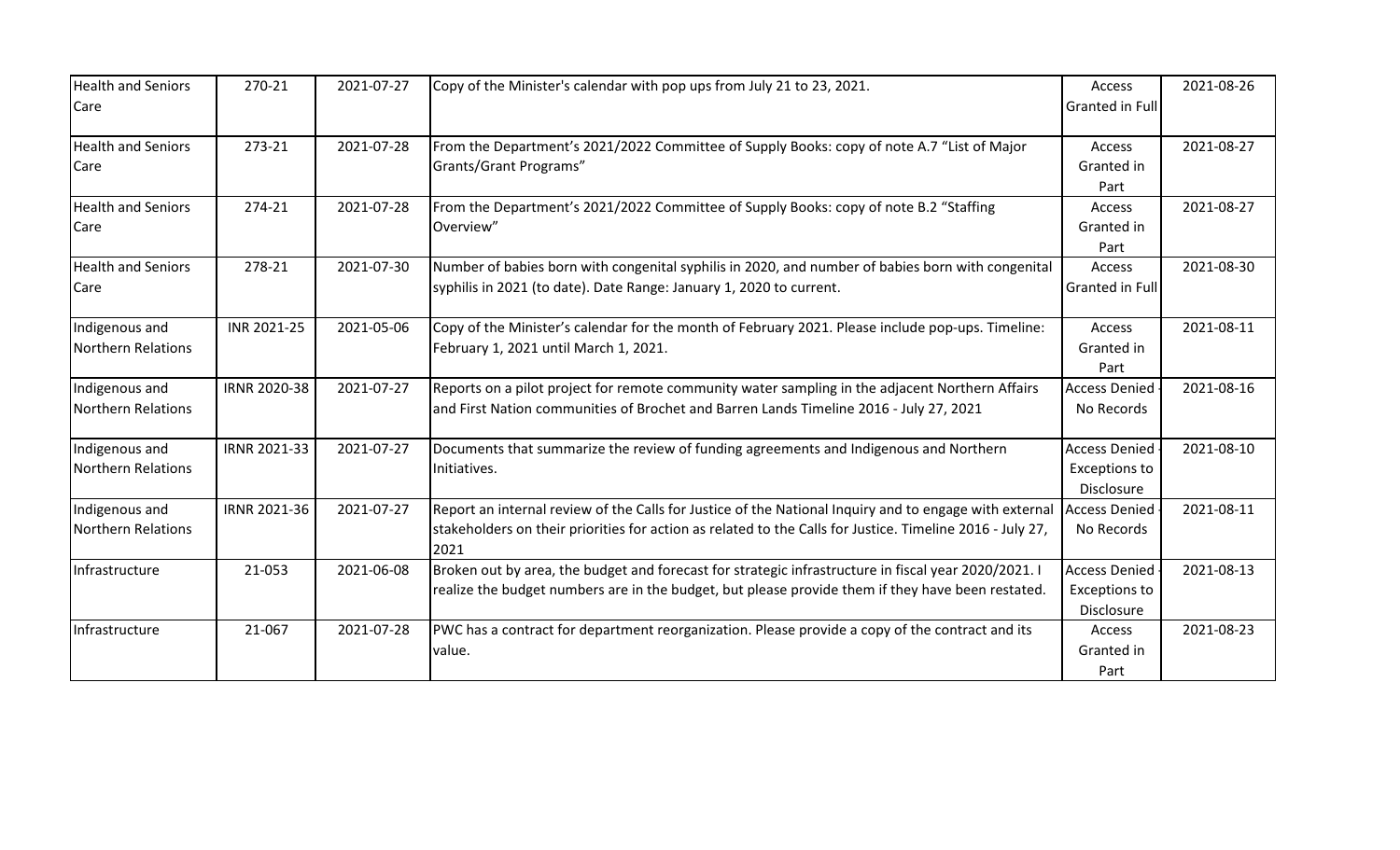| Justice | 2021-237 | 2021-06-07 | Please provide the total amounts of contraband items seized per year from inmates at the Brandon       | Access                 | 2021-08-03 |
|---------|----------|------------|--------------------------------------------------------------------------------------------------------|------------------------|------------|
|         |          |            | Correctional Centre from Jan. 1, 2018 until June 1, 2021. In the list, please provide the total number | Granted in Full        |            |
|         |          |            | of times drugs were seized, the total number of times weapons were seized and the total number of      |                        |            |
|         |          |            | times mobile phones were seized from inmates and the total number of times other contraband            |                        |            |
|         |          |            | items were seized at the jail. Please break down the totals of each category for each individual year  |                        |            |
|         |          |            | for 2018, 2019, 2020 and to-date in 2021. Please provide the information in machine readable           |                        |            |
|         |          |            | format and exclude any personally identifying information.                                             |                        |            |
| Justice | 2021-247 | 2021-06-14 | Information related to Covid-19 committees set up by or advising the Province of Manitoba:             | Access                 | 2021-08-24 |
|         |          |            | 1. A list of all committees dealing with any matter related to Covid-19, current and/or no longer      | Granted in             |            |
|         |          |            | active, set up by, and/or commissioned/appointed by, and/or solicited by the Province of Manitoba,     | Part                   |            |
|         |          |            | or any agent of the Province, and whose jurisdiction/oversight has been delegated to or is run by      |                        |            |
|         |          |            | Manitoba Justice. For example, Manitoba Covid-19 Task Force or whatever the names of any               |                        |            |
|         |          |            | committees actually are/were                                                                           |                        |            |
|         |          |            | 2. The names of all persons sitting on and/or presiding over these committees (both current and/or     |                        |            |
|         |          |            | no-longer active committees) both current and/or past committee members, including role/title on       |                        |            |
|         |          |            | the committee(s)                                                                                       |                        |            |
|         |          |            | 3. Minutes and dates of all meetings that have occurred with each of these committees                  |                        |            |
| Justice | 2021-278 | 2021-07-05 | Internal documents and records (including but not limited to: complaints, use of force, incidents,     | Access                 | 2021-08-03 |
|         |          |            | reviews, contracts with school divisions, etc.) relating to school resource officer programs.          | Granted in             |            |
|         |          |            |                                                                                                        | Part                   |            |
| Justice | 2021-280 | 2021-07-05 | Request access to the third-party review of security at the Legislature as noted in Department of      | <b>Access Denied</b>   | 2021-08-04 |
|         |          |            | Justice statements in recent media reports.                                                            | <b>Exceptions to</b>   |            |
|         |          |            |                                                                                                        | Disclosure             |            |
| Justice | 2021-281 | 2021-07-26 | Requests access to all records of communication (emails, letters, briefing notes, etc.) regarding the  | <b>Access Denied</b>   | 2021-08-10 |
|         |          |            | transfer of Motor Carrier Enforcement to the department of Justice - Public Safety Division from       | No Records             |            |
|         |          |            | Manitoba Infrastructure (Assistant Deputy Minister level and above). From Jan 01, 2017 to Jul 26,      |                        |            |
|         |          |            | 2021.                                                                                                  |                        |            |
| Justice | 2021-286 | 2021-07-23 | Minutes, text or to be emailed an online link [URL] to any legal consultations re Vaccine passports.   | <b>Access Denied</b>   | 2021-08-17 |
|         |          |            | Especially regarding FIPPA legislation and Charter rights that took place in Manitoba; before premier  | <b>Exceptions to</b>   |            |
|         |          |            | Pallister announced that Manitoba would be getting vaccine passports?                                  | Disclosure             |            |
| Justice | 2021-287 | 2021-07-27 | From the Department's 2021 Committee of Supply Book, from section "B - Human Resources"                | Access                 | 2021-08-25 |
|         |          |            | copy of note 2 "Staffing Overview"                                                                     | <b>Granted in Full</b> |            |
|         |          |            |                                                                                                        |                        |            |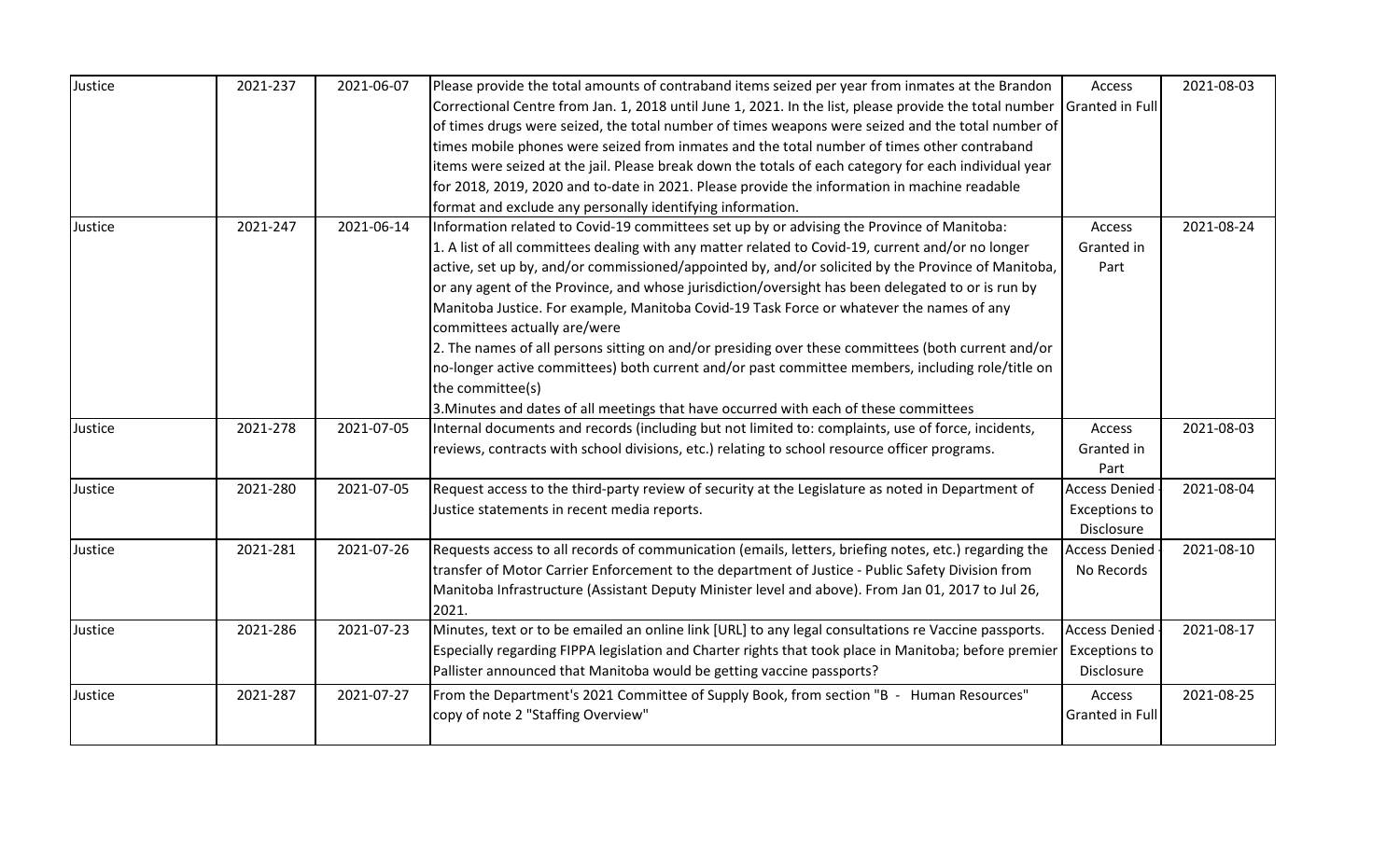| Justice                    | 2021-288   | 2021-07-27 | From the Department's 2021 Committee of Supply Book, from section "B - Human Resources"<br>copy of note 6 "Vacancies"                                                                                              | Access<br>Granted in Full        | 2021-08-25 |
|----------------------------|------------|------------|--------------------------------------------------------------------------------------------------------------------------------------------------------------------------------------------------------------------|----------------------------------|------------|
| Justice                    | 2021-289   | 2021-07-27 | From the Department's 2021 Committee of Supply Book, from section "B - Human Resources"<br>copy of note 7 "Summary of total department retirements and terminations"                                               | Access<br>Granted in Full        | 2021-08-25 |
| Justice                    | 2021-290   | 2021-07-27 | From the Department's 2021 Committee of Supply Book, from section "C - Other Ministry Issues"<br>copy of note 1 "Missing and Murdered Indigenous women and girls (MMIWG) - Supports for<br>Families"               | Access<br>Granted in<br>Part     | 2021-08-13 |
| Justice                    | 2021-291   | 2021-07-26 | Names of the eight-member Indigenous Elders Advisory Council, list of other members. planned<br>meeting dates and Terms of Reference.                                                                              | Access<br>Granted in<br>Part     | 2021-08-25 |
| Justice                    | 2021-292   | 2021-07-28 | From the Department's 2021 Committee of Supply Book, from section "C - Other ministry Issues"<br>copy of note 2 "Investments in Mental Health and Addictions Supports"                                             | Access<br>Granted in Full        | 2021-08-24 |
| Justice                    | 2021-293   | 2021-07-28 | From the Department's 2021 Committee of Supply Book, from section "C - Other Ministry Issues"<br>copy of note 3 "Manitoba's COVID-19 Enforcement, Operation Safe Apart"                                            | Access<br><b>Granted in Full</b> | 2021-08-24 |
| Justice                    | 2021-294   | 2021-07-28 | From the Department's 2021 Committee of Supply Book, from section "C - Other Ministry Issues"<br>copy of note 4 "COVID-19 Measures in Manitoba Provincial Correctional Centres"                                    | Access<br>Granted in Full        | 2021-08-24 |
| Justice                    | 2021-295   | 2021-07-28 | From the Department's 2021 Committee of Supply Book, from section "C - Other Ministry Issues"<br>copy of note 5 "Addressing the Overrepresentation of Indigenous Persons in Manitoba's Criminal<br>Justice System" | Access<br>Granted in Full        | 2021-08-24 |
| Justice                    | 2021-296   | 2021-07-29 | From the Department's 2021 Committee of Supply Book, from section "C - Other Ministry Issues"<br>copy of note 6 "Custody of [name removed]".                                                                       | Access<br>Granted in<br>Part     | 2021-08-18 |
| <b>Municipal Relations</b> | MR 2021-53 | 2021-06-07 | From the Spring 2021, Housebook, copy of note "2.3 Funding to Other Municipalities" under 2.<br><b>Funding</b>                                                                                                     | Access<br>Granted in<br>Part     | 2021-07-08 |
| <b>Municipal Relations</b> | MR 2021-55 | 2021-06-08 | As referenced in the Budget 2021 on page 61, briefing and advisory notes regarding the school<br>division special levy and the education support levy. Timeline: September 2020 to current.                        | Access<br>Granted in<br>Part     | 2021-07-23 |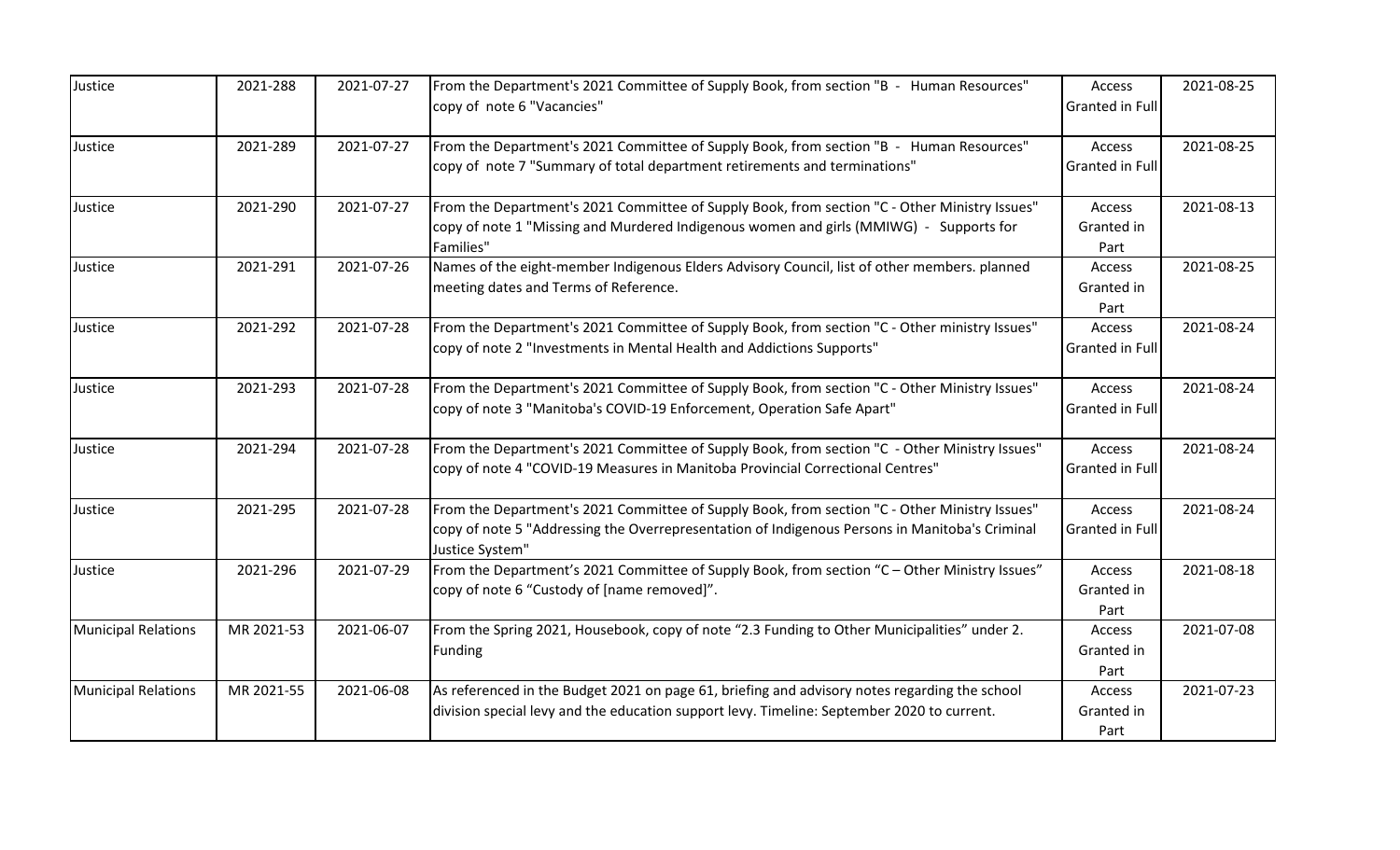| <b>Municipal Relations</b> | MR 2021-56 | 2021-06-08 | Correspondence to and from the CAO of the City of Winnipeg with the Minister or members of the   | Access               | 2021-07-22 |
|----------------------------|------------|------------|--------------------------------------------------------------------------------------------------|----------------------|------------|
|                            |            |            | Executive Management Team or Political Staff on March 30, 2021.                                  | Granted in           |            |
|                            |            |            |                                                                                                  | Part                 |            |
| <b>Municipal Relations</b> | MR 2021-58 | 2021-06-08 | From the Spring 2021, Housebook, copy of note "2.6 Municipal Service Delivery Improvement        | Access               | 2021-07-08 |
|                            |            |            | Program" under 2. Funding                                                                        | Granted in           |            |
|                            |            |            |                                                                                                  | Part                 |            |
| <b>Municipal Relations</b> | MR 2021-59 | 2021-06-08 | From the Spring 2021, Housebook, copy of note "2.7 Disaster Prevention and Climate Resiliency    | Access               | 2021-07-08 |
|                            |            |            | Program" under 2. Funding                                                                        | Granted in           |            |
|                            |            |            |                                                                                                  | Part                 |            |
| <b>Municipal Relations</b> | MR 2021-61 | 2021-06-09 | As referenced in the Budget 2021 on page 87, briefing and advisory notes regarding department's  | <b>Access Denied</b> | 2021-07-08 |
|                            |            |            | strategic business plan. Timeline: September 2020 to current.                                    | No Records           |            |
| <b>Municipal Relations</b> | MR 2021-68 | 2021-06-15 | From the Spring 2021, Housebook, copy of note "3.5 Education Property Tax Phase-Out" under 3.    | Access               | 2021-07-08 |
|                            |            |            | Policy                                                                                           | Granted in           |            |
|                            |            |            |                                                                                                  | Part                 |            |
| <b>Municipal Relations</b> | MR 2021-69 | 2021-06-15 | From the Spring 2021, Housebook, copy of note "3.6 Reassessment Cycle Change" under 3. Policy    | Access               | 2021-07-08 |
|                            |            |            |                                                                                                  | Granted in           |            |
|                            |            |            |                                                                                                  | Part                 |            |
| <b>Municipal Relations</b> | MR 2021-70 | 2021-06-15 | From the Spring 2021, Housebook, copy of note "3.8 Municipal Board Bill 37 Capacity" under 3.    | Access               | 2021-07-08 |
|                            |            |            | Policy                                                                                           | Granted in           |            |
|                            |            |            |                                                                                                  | Part                 |            |
| <b>Municipal Relations</b> | MR 2021-71 | 2021-06-22 | List of Manitoba properties by Name Search                                                       | <b>Access Denied</b> | 2021-07-08 |
|                            |            |            |                                                                                                  | No Records           |            |
| <b>Municipal Relations</b> | MR 2021-73 | 2021-06-22 | From the Spring 2021, Housebook, copy of note "4.4 The Public Utilities Ratepayer Protection and | Access               | 2021-07-08 |
|                            |            |            | Regulatory Reform Act" under 4. Legislation                                                      | Granted in           |            |
|                            |            |            |                                                                                                  | Part                 |            |
| <b>Municipal Relations</b> | MR 2021-79 | 2021-07-27 | Approved grants for Building Sustainable Communities Program, broken out by constituency for the | <b>Access Denied</b> | 2021-08-13 |
|                            |            |            | most recent approvals. Timeline: April 2019 - current                                            | <b>Exceptions to</b> |            |
|                            |            |            |                                                                                                  | Disclosure           |            |
| <b>Municipal Relations</b> | MR 2021-80 | 2021-07-28 | <b>Fire Report</b>                                                                               | Access               | 2021-08-13 |
|                            |            |            |                                                                                                  | Granted in           |            |
|                            |            |            |                                                                                                  | Part                 |            |
| <b>Municipal Relations</b> | MR 2021-82 | 2021-08-06 | Please provide the following record. With regard to the phase out of the education property tax, | <b>Access Denied</b> | 2021-08-13 |
|                            |            |            | what is the financial benefit worth to businesses with assessed value more than \$5 Million?     | No Records           |            |
|                            |            |            | September 2020 to current                                                                        |                      |            |